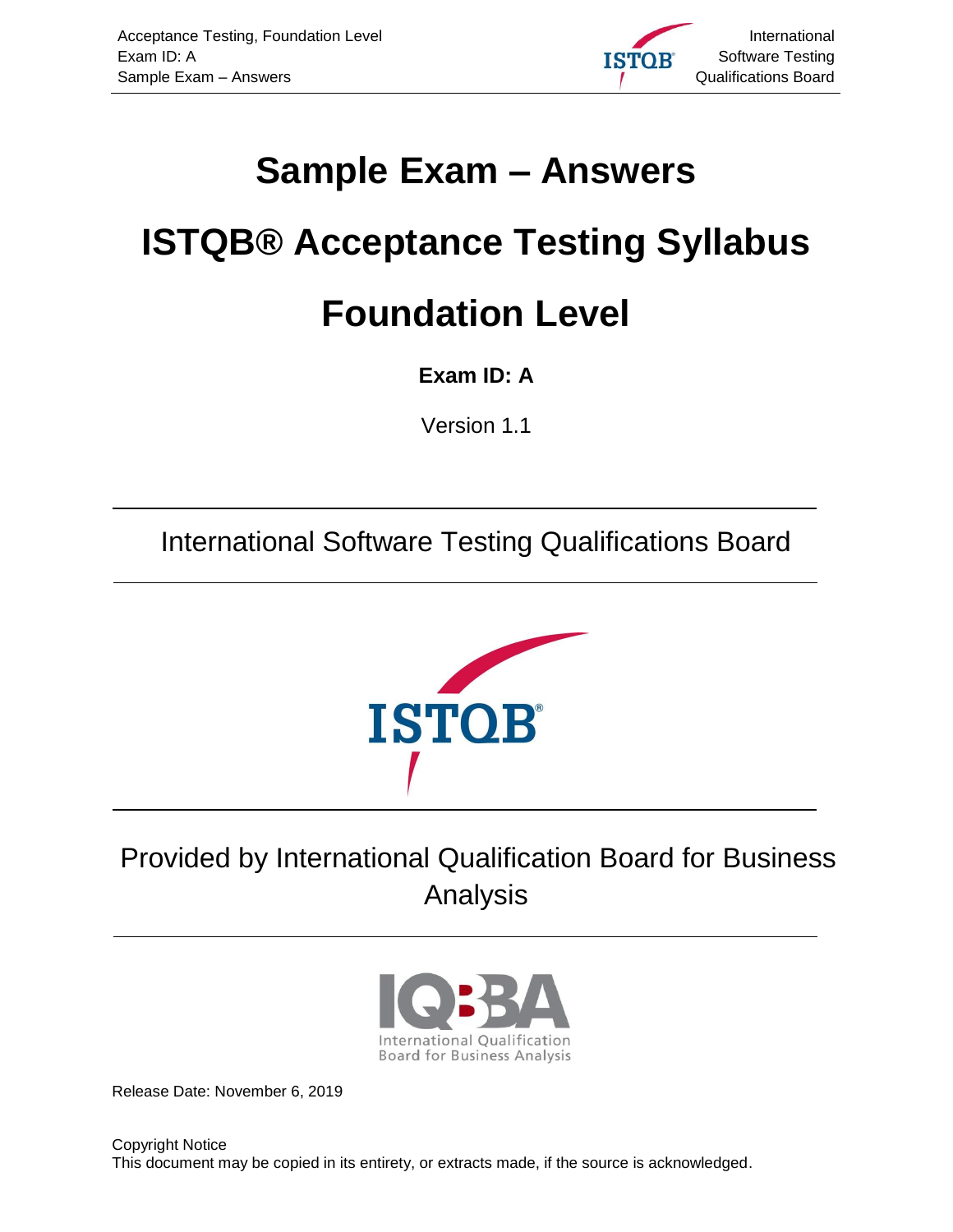

#### <span id="page-1-0"></span>**Legal**

Copyright © 2019 International Software Testing Qualifications Board (hereinafter called ISTQB®). All rights reserved.

The authors transfer the copyright to the International Software Testing Qualifications Board (hereinafter called ISTQB®). The authors (as current copyright holders) and ISTQB® (as the future copyright holder) have agreed to the following condition of use: Any ISTQB® Member Board may translate this document.

Exam Working Group 2019

#### <span id="page-1-1"></span>Document Responsibility

The ISTQB® Examination Working Group is responsible for this document.

#### <span id="page-1-2"></span>**Acknowledgements**

This document was produced by a core team from the International Software Testing Qualifications Board Examination Working Group: Foundation Level Acceptance Testing Working Group: 2017 - 2019

The core team thanks the Examination Working Group review team, the Syllabus Working Group and the National Boards for their suggestions and input.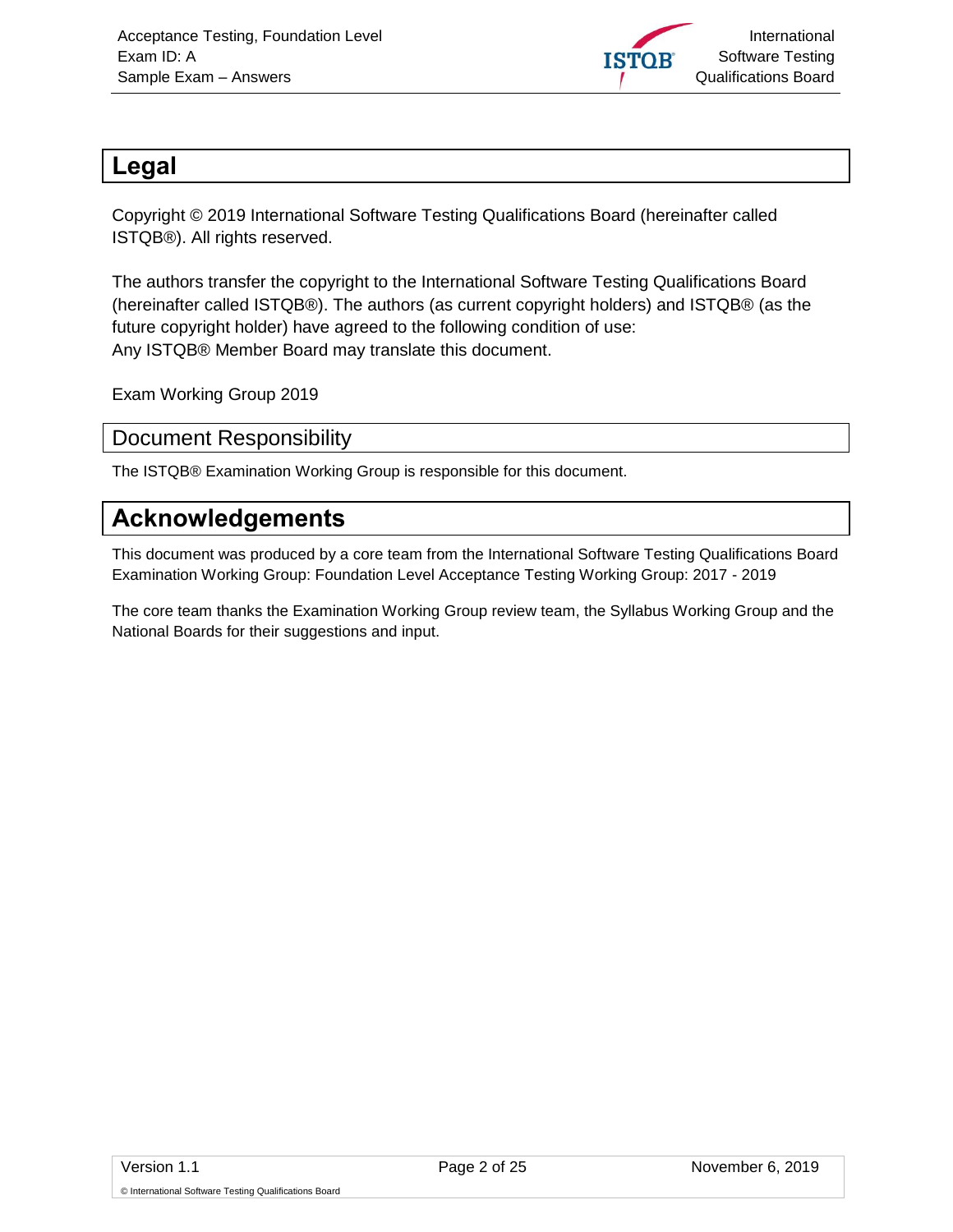

## <span id="page-2-0"></span>**Revision History**

Sample Exam – Answers Layout Template used: Version 1.6 Date: June 13, 2019

| <b>Version</b> | Date             | Remarks                   |
|----------------|------------------|---------------------------|
| 1.0            | 22 March, 2019   | First version             |
| $\vert$ 1.1    | 6 November, 2019 | Correction of auestion 25 |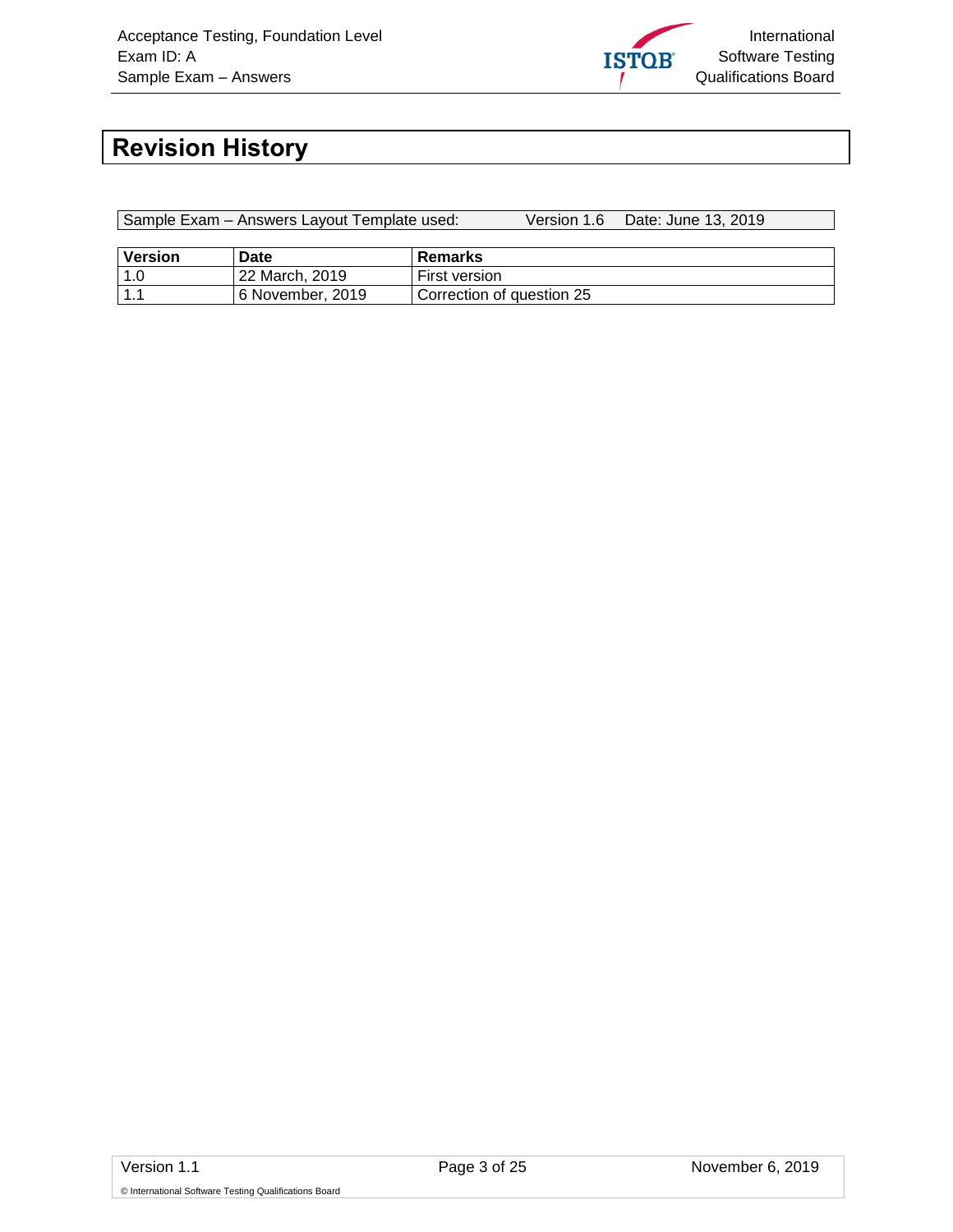

#### **Table of Contents**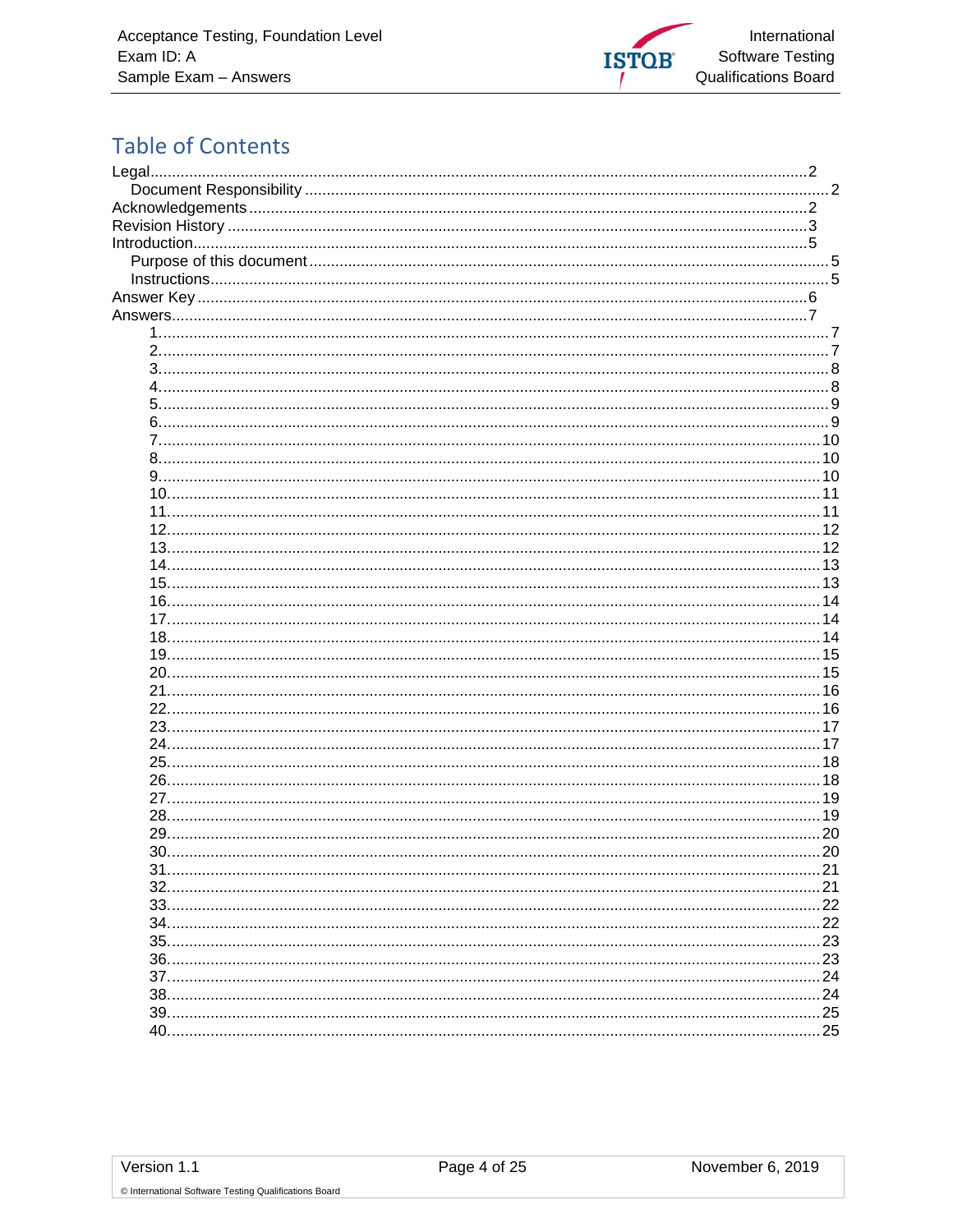

## <span id="page-4-0"></span>**Introduction**

#### <span id="page-4-1"></span>Purpose of this document

The sample questions and answers and associated justifications in this sample exam set have been created by a team of Subject Matter Experts and experienced question writers with the aim of assisting ISTQB® Member Boards and Exam Boards in their question writing activities.

These questions cannot be used as-is in any official examination, but they should serve as guidance for question writers. Given the wide variety of formats and subjects, these sample questions should offer many ideas for the individual Member Boards on how to create good questions and appropriate answer sets for their examinations.

#### <span id="page-4-2"></span>**Instructions**

The answer set are organized in the following way:

- Learning Objective and K-level
- Answer Key with Learning Objective and K-level for each question
- Correct answer including justification of the answers
- Questions are contained in a separate document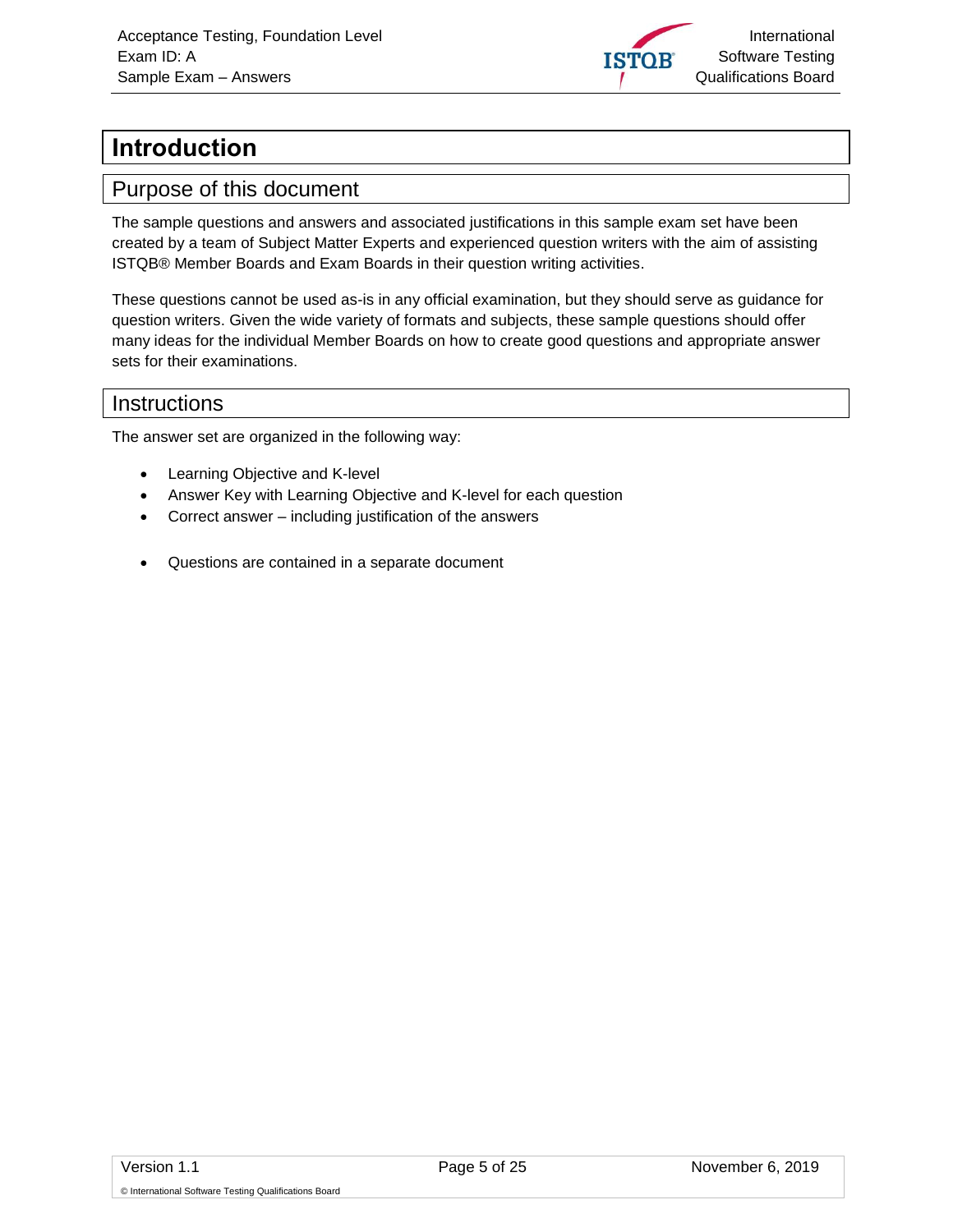International Software Testing **ISTOB** Qualifications Board

### **Answer Key**

<span id="page-5-0"></span>

| <b>Question Number</b> | <b>Correct Answer</b> | LO          | K-Level        | <b>Points</b> | <b>Question Number</b> | <b>Correct Answer</b> | <b>LO</b> | <b>K-Level</b> | <b>Points</b> |
|------------------------|-----------------------|-------------|----------------|---------------|------------------------|-----------------------|-----------|----------------|---------------|
|                        | b                     | AcT-1.1.1   | K1             |               | 21                     | C                     | AcT-3.3.1 | K <sub>2</sub> |               |
| $\overline{2}$         | d                     | AcT-1.1.2   | K <sub>2</sub> |               | 22                     | b                     | AcT-3.3.1 | K <sub>2</sub> |               |
| 3                      | a                     | AcT-1.1.3   | K <sub>2</sub> |               | 23                     | C                     | AcT-3.3.2 | K <sub>2</sub> |               |
| 4                      | d                     | $AcT-1.2.1$ | K <sub>2</sub> |               | 24                     | C                     | AcT-3.3.2 | K <sub>2</sub> |               |
| 5                      | a                     | AcT-1.2.2   | K <sub>2</sub> |               | 25                     | C                     | AcT-4.1.1 | K <sub>2</sub> |               |
| 6                      | b                     | AcT-1.2.3   | K <sub>2</sub> |               | 26                     | a                     | AcT-4.1.2 | K <sub>1</sub> |               |
| $\overline{7}$         | b                     | AcT-2.1.1   | K <sub>3</sub> |               | 27                     | b                     | AcT-4.2.1 | K <sub>2</sub> |               |
| 8                      | d                     | AcT-2.1.1   | K <sub>3</sub> |               | 28                     | b                     | AcT-4.2.1 | K <sub>2</sub> |               |
| 9                      | a                     | AcT-2.2.1   | K <sub>2</sub> | 1             | 29                     | d                     | AcT-4.2.2 | K <sub>2</sub> |               |
| 10                     | C                     | AcT-2.2.1   | K <sub>2</sub> |               | 30                     | C                     | AcT-4.3.1 | K <sub>2</sub> |               |
| 11                     | a                     | AcT-2.2.2   | K <sub>3</sub> |               | 31                     | $\mathbf b$           | AcT-4.3.2 | K <sub>2</sub> |               |
| 12                     | a                     | AcT-2.2.2   | K <sub>3</sub> |               | 32                     | d                     | AcT-4.4.1 | K <sub>2</sub> |               |
| 13                     | d                     | $AcT-2.3.1$ | K <sub>2</sub> |               | 33                     | $\mathbf b$           | AcT-5.1.1 | K <sub>3</sub> |               |
| 14                     | a                     | AcT-2.3.1   | K <sub>2</sub> | 1             | 34                     | a                     | AcT-5.1.1 | K <sub>3</sub> |               |
| 15                     | C                     | AcT-2.3.2   | K <sub>2</sub> |               | 35                     | b                     | AcT-5.2.1 | K <sub>2</sub> |               |
| 16                     | d                     | AcT-2.3.2   | K <sub>2</sub> |               | 36                     | a                     | AcT-5.2.1 | K <sub>2</sub> |               |
| 17                     | a                     | AcT-3.1.1   | K <sub>3</sub> |               | 37                     | a                     | AcT-5.2.2 | K <sub>2</sub> |               |
| 18                     | b                     | AcT-3.1.1   | K <sub>3</sub> |               | 38                     | b                     | AcT-5.2.3 | K <sub>2</sub> |               |
| 19                     | a                     | AcT-3.2.1   | K <sub>3</sub> |               | 39                     | a                     | AcT-5.2.3 | K <sub>2</sub> |               |
| 20                     | d                     | $AcT-3.2.1$ | K <sub>3</sub> |               | 40                     | C                     | AcT-5.3.1 | K <sub>1</sub> |               |

| <b>Question Number</b> | <b>Correct Answer</b> | LO          | <b>K-Level</b> | <b>Points</b> |
|------------------------|-----------------------|-------------|----------------|---------------|
| 21                     | c                     | AcT-3.3.1   | K2             | 1             |
| 22                     | b                     | AcT-3.3.1   | K <sub>2</sub> | 1             |
| 23                     | C                     | $AcT-3.3.2$ | K <sub>2</sub> | 1             |
| 24                     | c                     | AcT-3.3.2   | K2             | 1             |
| 25                     | c                     | AcT-4.1.1   | K <sub>2</sub> | 1             |
| 26                     | a                     | AcT-4.1.2   | K <sub>1</sub> | 1             |
| 27                     | b                     | AcT-4.2.1   | K <sub>2</sub> | 1             |
| 28                     | b                     | AcT-4.2.1   | K <sub>2</sub> | 1             |
| 29                     | d                     | AcT-4.2.2   | K <sub>2</sub> | 1             |
| 30                     | C                     | AcT-4.3.1   | K <sub>2</sub> | 1             |
| 31                     | b                     | AcT-4.3.2   | K <sub>2</sub> | 1             |
| 32                     | d                     | AcT-4.4.1   | K2             | 1             |
| 33                     | b                     | AcT-5.1.1   | K3             | 1             |
| 34                     | a                     | AcT-5.1.1   | K <sub>3</sub> | 1             |
| 35                     | b                     | AcT-5.2.1   | K2             | 1             |
| 36                     | a                     | AcT-5.2.1   | K <sub>2</sub> | 1             |
| 37                     | a                     | AcT-5.2.2   | K2             | 1             |
| 38                     | b                     | $AcT-5.2.3$ | K <sub>2</sub> | 1             |
| 39                     | a                     | AcT-5.2.3   | K <sub>2</sub> | 1             |
| 40                     | c                     | AcT-5.3.1   | K1             | 1             |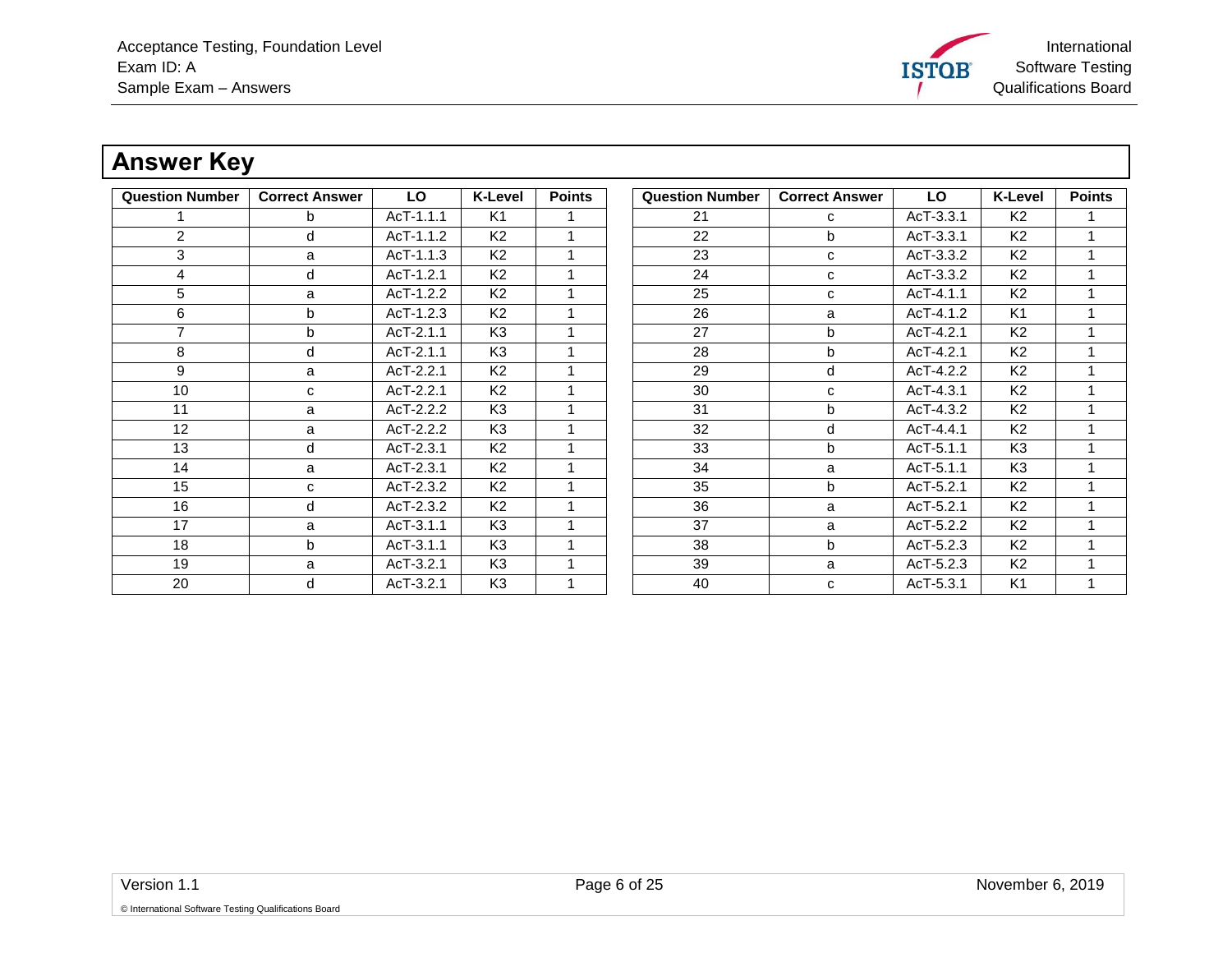

<span id="page-6-2"></span><span id="page-6-1"></span><span id="page-6-0"></span>

| <b>Answers</b> |                                 |                                                                                                                                                                                                                |                                      |                |                                      |
|----------------|---------------------------------|----------------------------------------------------------------------------------------------------------------------------------------------------------------------------------------------------------------|--------------------------------------|----------------|--------------------------------------|
| Question       | <b>Correct</b><br><b>Answer</b> | <b>Explanation / Rationale</b>                                                                                                                                                                                 | Learning<br><b>Objective</b><br>(LO) | <b>K-level</b> | <b>Number</b><br>оf<br><b>Points</b> |
| 1.             | b                               | Is not correct: Business goals and needs have different levels<br>a)<br>of abstraction.                                                                                                                        | AcT-1.1.1                            | K <sub>1</sub> |                                      |
|                |                                 | Is correct: as stated in [AcT Syllabus], business goals,<br>Ib)<br>business needs, business requirements, and product<br>requirements describe, at different levels of abstraction, what<br>shall be achieved. |                                      |                |                                      |
|                |                                 | Is not correct: Business needs define the business problem<br>or opportunity, which business analysts have to understand in<br>order to recommend appropriate solutions through business<br>requirements.      |                                      |                |                                      |
|                |                                 | Is not correct: Business requirements are derived from<br>d)<br>business needs.                                                                                                                                |                                      |                |                                      |
| 2.             | d                               | Is not correct: Acceptance criteria are not limited to agile<br>la)<br>development.                                                                                                                            | AcT-1.1.2                            | K <sub>2</sub> |                                      |
|                |                                 | Is not correct: Independent testers should be involved to<br>b)<br>ensure early verification of the criteria.                                                                                                  |                                      |                |                                      |
|                |                                 | Is not correct: In acceptance test-driven development<br>IC).<br>(ATDD), acceptance tests are written at the same time as<br>acceptance criteria are defined but do not replace them.                          |                                      |                |                                      |
|                |                                 | Is correct: Acceptance criteria represent the test conditions<br>ld)<br>which determine "what" to test.                                                                                                        |                                      |                |                                      |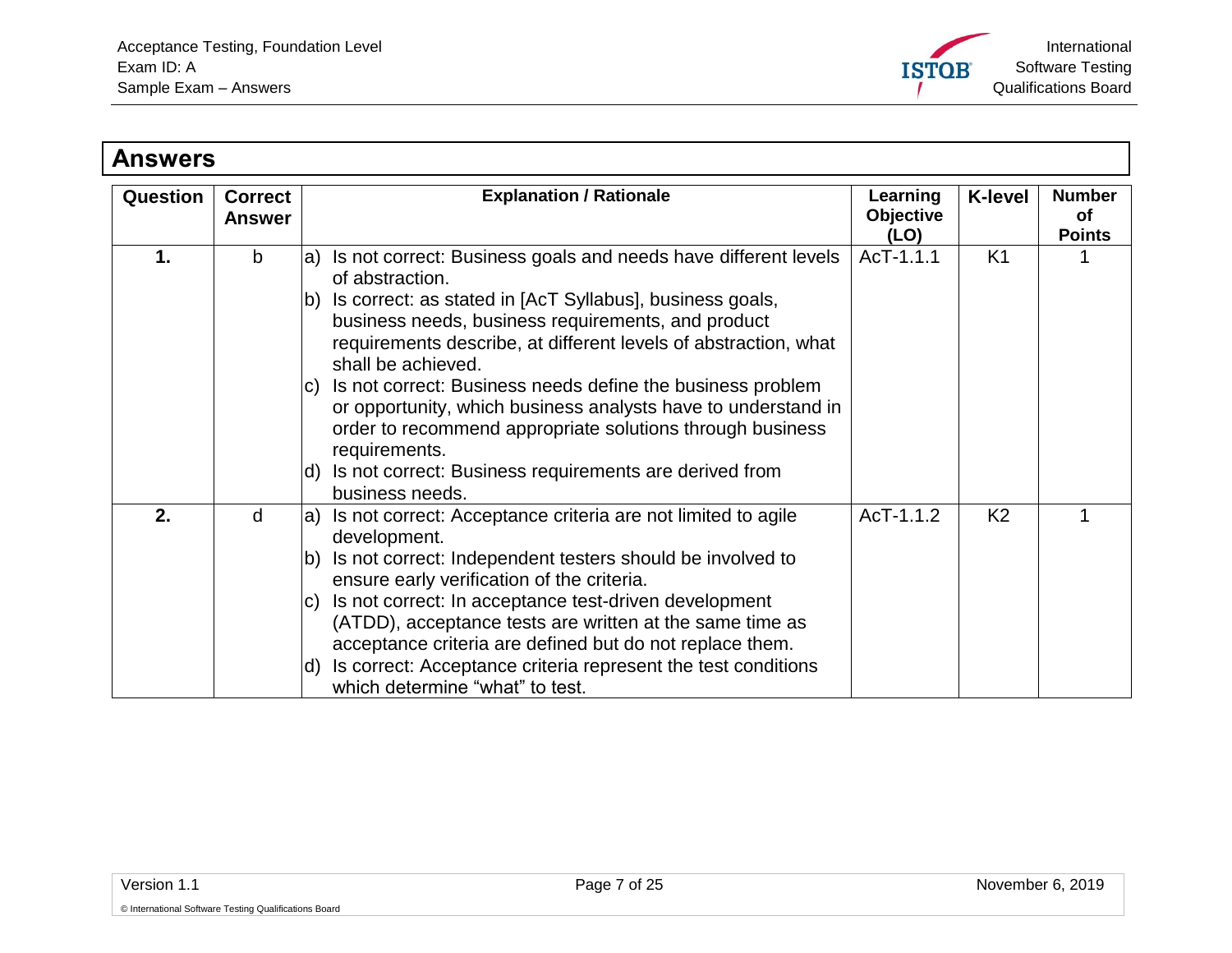<span id="page-7-1"></span><span id="page-7-0"></span>

| Question | <b>Correct</b><br><b>Answer</b> | <b>Explanation / Rationale</b>                                                                                                                                                                                                                                                                                                            | Learning<br><b>Objective</b><br>(LO) | <b>K-level</b> | <b>Number</b><br>of<br><b>Points</b> |
|----------|---------------------------------|-------------------------------------------------------------------------------------------------------------------------------------------------------------------------------------------------------------------------------------------------------------------------------------------------------------------------------------------|--------------------------------------|----------------|--------------------------------------|
| 3.       | a                               | a) Is correct: unclear requirements may lead to incorrect<br>acceptance criteria, and the resulting tests will be flawed.<br>This will lead to rework or, even worse, the running of invalid<br>tests, thus creating unnecessary costs.                                                                                                   | AcT-1.1.3                            | K <sub>2</sub> |                                      |
|          |                                 | Is not correct: in Agile, requirements engineering still needs<br>lb)<br>to be performed and proper skills are required from both the<br>product owner and the team members.                                                                                                                                                              |                                      |                |                                      |
|          |                                 | Is not correct: INVEST is not replacing reviews, it defines<br>C)<br>quality characteristics for user stories, that may be used by<br>business analysts / product owners and testers to ensure the<br>quality of user stories.                                                                                                            |                                      |                |                                      |
|          |                                 | d) Is not correct: requirements should be agreed between all<br>key stakeholders, including the team and business<br>stakeholders. Tester do not decide on requirements. Instead,<br>testers should work closely with business analysts to make<br>sure that requirements are clear and well understood by all<br>stakeholders concerned. |                                      |                |                                      |
| 4.       | d                               | Is not correct: IQBBA process assumes business analyst<br>la)<br>involvement in testing – reviewing test cases, providing input<br>information etc.                                                                                                                                                                                       | AcT-1.2.1                            | K <sub>2</sub> |                                      |
|          |                                 | Is not correct: IQBBA and ISTQB processes are not in<br>Ib)<br>conflict, in fact many activities defined in these processes are<br>related and together support similar goals.                                                                                                                                                            |                                      |                |                                      |
|          |                                 | Is not correct: IQBBA solution evaluation and ISTQB test<br>$\vert$ C)<br>implementation, test execution may be done in parallel.                                                                                                                                                                                                         |                                      |                |                                      |
|          |                                 | d) Is correct: as stated in [AcT Syllabus], testers can contribute<br>to the definition and verification of acceptance criteria as part<br>of test analysis and test design activities.                                                                                                                                                   |                                      |                |                                      |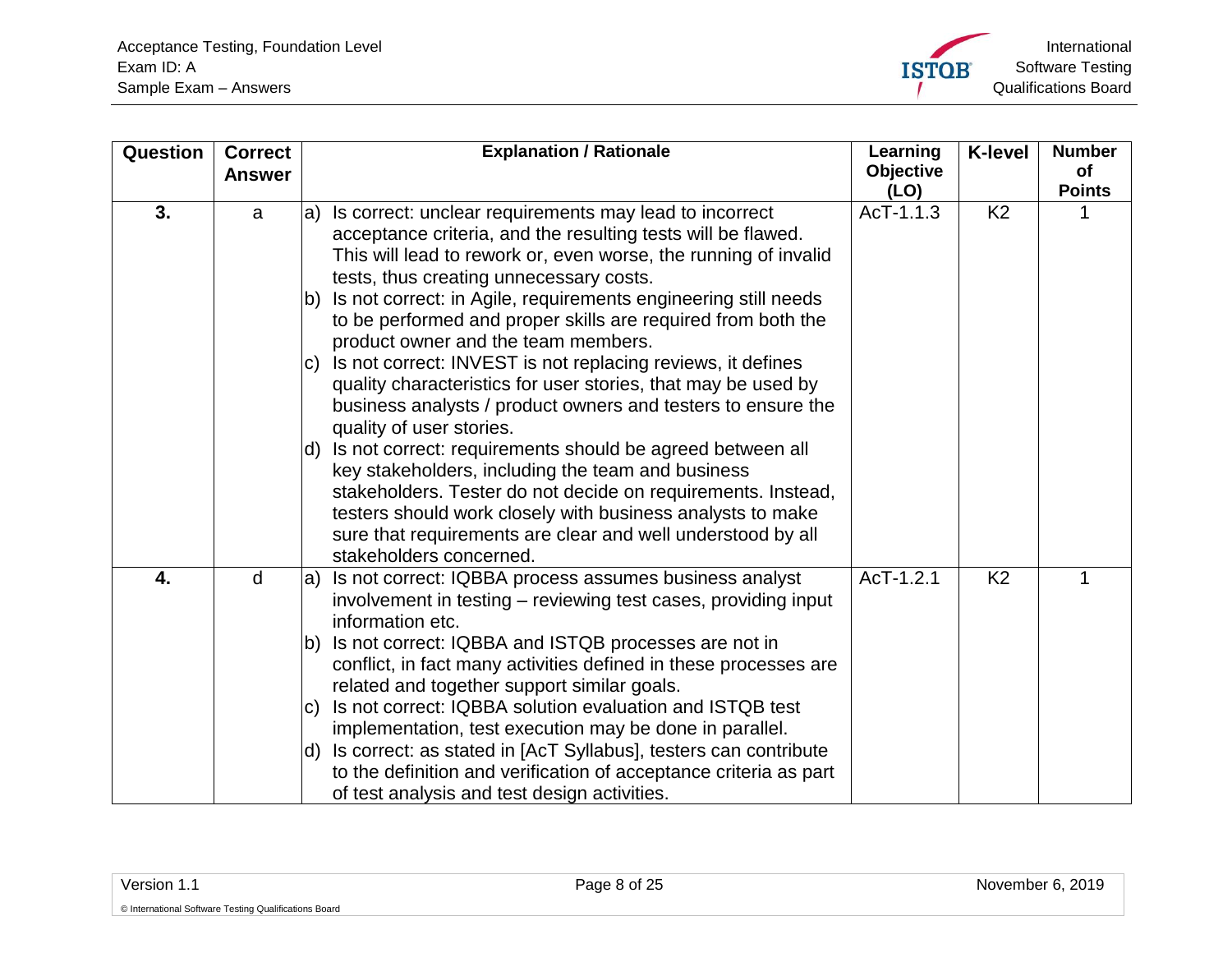<span id="page-8-1"></span><span id="page-8-0"></span>

| Question | <b>Correct</b><br><b>Answer</b> | <b>Explanation / Rationale</b>                                                                                                                                                                                                                                                                                                                                                                                                                                                                                                                                                                                                                                                                                                                                                                                    | Learning<br><b>Objective</b><br>(LO) | <b>K-level</b> | <b>Number</b><br>of<br><b>Points</b> |
|----------|---------------------------------|-------------------------------------------------------------------------------------------------------------------------------------------------------------------------------------------------------------------------------------------------------------------------------------------------------------------------------------------------------------------------------------------------------------------------------------------------------------------------------------------------------------------------------------------------------------------------------------------------------------------------------------------------------------------------------------------------------------------------------------------------------------------------------------------------------------------|--------------------------------------|----------------|--------------------------------------|
| 5.       | a                               | Is correct: collaboration on test planning based on risk<br>la)<br>analysis is a good opportunity to ensure that the appropriate<br>test cases will be developed and prioritized.<br>Is not correct: acceptance tests do not include technical<br>lb)<br>details instead they focus on checking business acceptance<br>criteria and can and should be therefore reviewed by<br>business analysts.<br>Is not correct: this is the role of a business analyst. Testers<br>IC)<br>can support requirements review to ensure acceptance<br>criteria are clear and measurable.<br>Is not correct: Business analysts should be involved in other<br>ld)<br>test activities, including testing preparation, execution and                                                                                                | AcT-1.2.2                            | K <sub>2</sub> |                                      |
| 6.       | $\mathbf b$                     | reporting too.<br>Is not correct: BDD involves creation of acceptance tests at<br>la)<br>early stage. In this approach acceptance criteria and<br>acceptance test cases should be created before<br>requirements finalization to have a greater impact on the<br>overall development of the solution<br>Is correct: as stated in [AcT Syllabus], acceptance test cases<br>lb)<br>represent scenarios of usage of the product.<br>Is not correct: Acceptance criteria define "what" (what to test)<br>IC)<br>and acceptance test cases define "how". They can be defined<br>in the same working session, but it does not make sense to<br>define "how" before "what".<br>Is not correct: With ATDD and BDD, acceptance tests can be<br>ld).<br>read and understood by business analysts and other<br>stakeholders. | $AcT-1.2.3$                          | K <sub>2</sub> |                                      |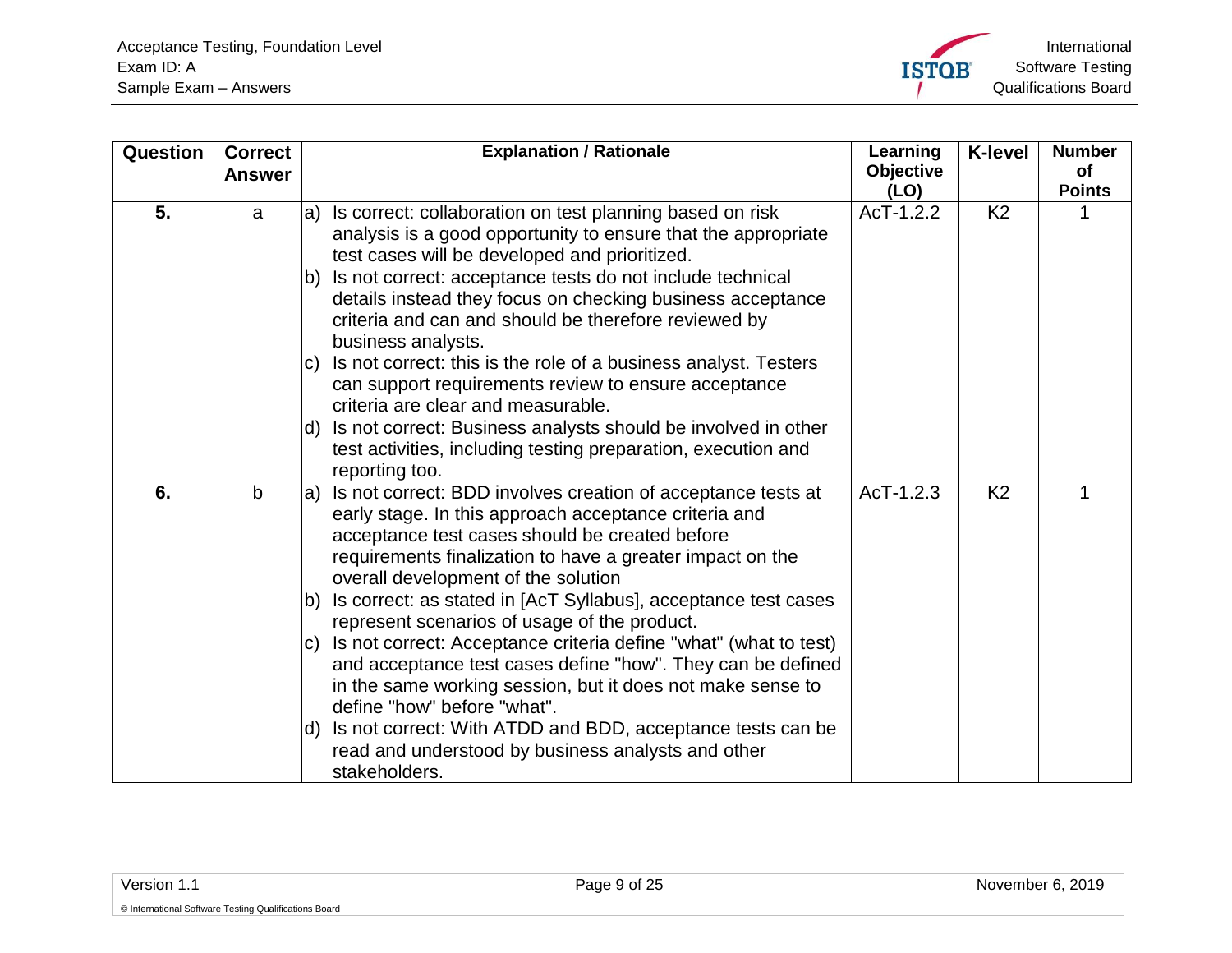<span id="page-9-2"></span><span id="page-9-1"></span><span id="page-9-0"></span>

| Question         | <b>Correct</b><br><b>Answer</b> | <b>Explanation / Rationale</b>                                                                                                                                                                                                                                                                                                                                                                                                                                                                                                                                                                            | Learning<br><b>Objective</b> | <b>K-level</b> | <b>Number</b><br><b>of</b><br><b>Points</b> |
|------------------|---------------------------------|-----------------------------------------------------------------------------------------------------------------------------------------------------------------------------------------------------------------------------------------------------------------------------------------------------------------------------------------------------------------------------------------------------------------------------------------------------------------------------------------------------------------------------------------------------------------------------------------------------------|------------------------------|----------------|---------------------------------------------|
| $\overline{7}$ . | $\mathsf{b}$                    | Is not correct: a well-written acceptance criterion does not<br>la)<br>include technical solution details.<br>Is correct: this is the expected behavior that an acceptance<br>lb)<br>user would like to verify. Notice that it is well known when the<br>CCAD is incomplete, because we have the CCAD precisely<br>defined.<br>Is not correct: this acceptance criterion is not precise, nor<br>IC)<br>measurable.                                                                                                                                                                                        | (LO)<br>AcT-2.1.1            | K <sub>3</sub> |                                             |
|                  |                                 | Is not correct: this acceptance criterion does not refer to the<br>ld).<br>above requirement.                                                                                                                                                                                                                                                                                                                                                                                                                                                                                                             |                              |                |                                             |
| 8.               | d                               | Statement ii) includes technical solutions, which should be<br>avoided in the acceptance criteria. All the other acceptance<br>criteria are well written, as they are precise, measureable and<br>understandable by the stakeholders. Hence:<br>Is not correct<br>la)<br>Is not correct<br>lb)<br>Is not correct<br>$\mathbf{C}$<br>Is correct<br>ld)                                                                                                                                                                                                                                                     | AcT-2.1.1                    | K <sub>3</sub> | 1                                           |
| 9.               | a                               | Is correct: Model-based testing uses graphical (or textual)<br>$ a\rangle$<br>models to obtain acceptance tests.<br>Is not correct: prioritization of acceptance tests based on<br>b)<br>identified product risks relate to risk-based testing approach.<br>Is not correct: in a risk-based testing approach, prioritization<br>IC)<br>and intensity of testing depends on previously identified<br>product risks, not on experience.<br>Is not correct: black box generally refers to testing checking<br>ld)<br>system reaction on provided input, without investigating the<br>internal code behavior. | AcT-2.2.1                    | K <sub>2</sub> |                                             |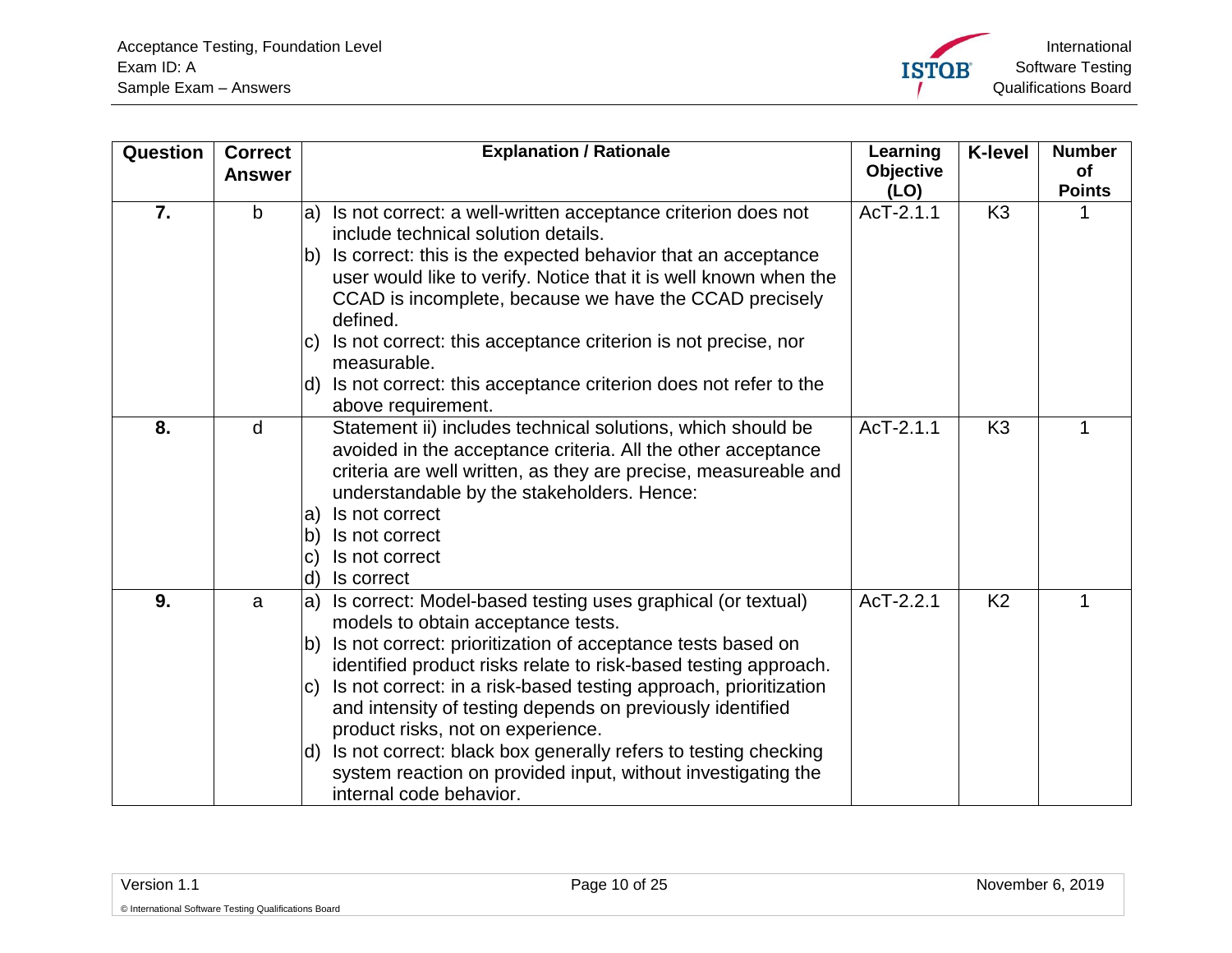<span id="page-10-1"></span><span id="page-10-0"></span>

| Question | <b>Correct</b><br><b>Answer</b> |      | <b>Explanation / Rationale</b>                                                                                                                                                                                                                                                                                                                         | Learning<br><b>Objective</b> | <b>K-level</b> | <b>Number</b><br>of |
|----------|---------------------------------|------|--------------------------------------------------------------------------------------------------------------------------------------------------------------------------------------------------------------------------------------------------------------------------------------------------------------------------------------------------------|------------------------------|----------------|---------------------|
|          |                                 |      |                                                                                                                                                                                                                                                                                                                                                        | (LO)                         |                | <b>Points</b>       |
| 10.      | $\mathbf{C}$                    | la)  | Is not correct: this is a technique done on the source code<br>level, while acceptance should focus on higher business<br>levels.                                                                                                                                                                                                                      | AcT-2.2.1                    | K <sub>2</sub> |                     |
|          |                                 | lb)  | Is not correct: this can be used as an element of other black<br>box technique but is a not a single test technique by itself.                                                                                                                                                                                                                         |                              |                |                     |
|          |                                 | IC)  | Is correct: as stated in [AcT Syllabus], this technique can be<br>used as part of acceptance testing.                                                                                                                                                                                                                                                  |                              |                |                     |
|          |                                 | d)   | Is not correct: defect based test design techniques may be<br>used for integration, system testing but rather not for<br>acceptance testing as it aims is not to search for defects, but<br>check business readiness of a system.                                                                                                                      |                              |                |                     |
| 11.      | a                               | la)  | Is correct: this test represents a situation in which the<br>elevator cannot operate, since the total weight of the<br>passengers exceeds the allowed limits. ii) represents a<br>situation, i) represents an action (event), and vi) the expected<br>result.                                                                                          | AcT-2.2.2                    | K <sub>3</sub> | 1                   |
|          |                                 | lb). | Is not correct: this test does not cover a reasonable<br>operation/scenario – it just describes that some combination<br>of events iv) and v) may occur, but does not contain any<br>reasonable, expected result in the THEN section                                                                                                                   |                              |                |                     |
|          |                                 | IC)  | Is not correct: this test is not complete, since it does not take<br>into account the restriction on the total weight of the<br>passengers, given in the requirements.                                                                                                                                                                                 |                              |                |                     |
|          |                                 |      | d) Is not correct: this test would represent a correct reasoning (if<br>the weight message is shown then the total weight exceeds<br>200 kg), but this does not test a useful scenario. In fact, i) is<br>not the expected result, but an action on the system. We<br>would like test the opposite: if the weight is too big, is the<br>message shown? |                              |                |                     |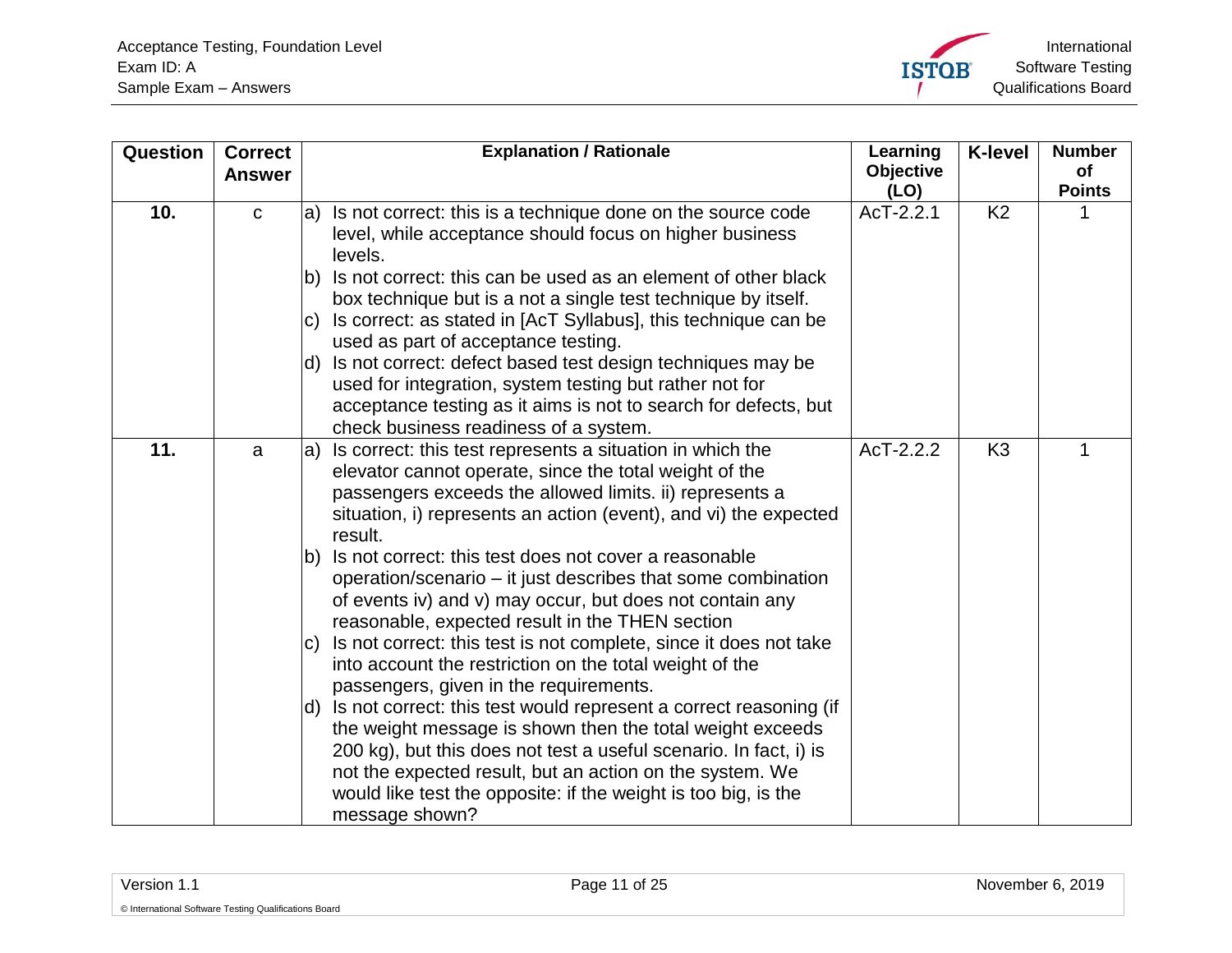<span id="page-11-1"></span><span id="page-11-0"></span>

| Question | <b>Correct</b><br><b>Answer</b> |      | <b>Explanation / Rationale</b>                                                                                                                                                                                                                                               | Learning<br>Objective<br>(LO) | <b>K-level</b> | <b>Number</b><br>οf<br><b>Points</b> |
|----------|---------------------------------|------|------------------------------------------------------------------------------------------------------------------------------------------------------------------------------------------------------------------------------------------------------------------------------|-------------------------------|----------------|--------------------------------------|
| 12.      | a                               |      | a) Is correct: this is a good example of a Gherkin-style test:<br>GIVEN section describes the preconditions (a situation; a<br>precondition), WHEN $-$ a specified behavior (an action on the<br>system) and THEN – the expected result (post condition,<br>expected change) | AcT-2.2.2                     | K <sub>3</sub> |                                      |
|          |                                 | lb)  | Is not correct: according to [AcT Syllabus], WHEN section<br>should not refer to the user interface elements, but should<br>only describe the action we want to invoke.                                                                                                      |                               |                |                                      |
|          |                                 | IC)  | Is not correct: this scenario contains an error in the THEN<br>section – it should state that we have \$5500 on $X$ and \$100<br>on Y.                                                                                                                                       |                               |                |                                      |
|          |                                 | ld)  | Is not correct: this scenario states an obvious state on the<br>system resulted from simple calculation that does not need to<br>be a part of acceptance test scenario.                                                                                                      |                               |                |                                      |
| 13.      | d                               | la)  | Is not correct: this is not a concept related to exploratory<br>testing (ET), this term refers to one of agile development<br>approaches.                                                                                                                                    | AcT-2.3.1                     | K <sub>2</sub> | 1                                    |
|          |                                 | lb). | Is not correct: this is not a concept related to ET, this term<br>refers to one of agile development practices to be followed by<br>development team.                                                                                                                        |                               |                |                                      |
|          |                                 | IC)  | Is not correct: this is a planning technique, not related to ET<br>itself.                                                                                                                                                                                                   |                               |                |                                      |
|          |                                 | ld)  | Is correct: timeboxing is a concept supporting managing ET<br>sessions, as time-boxed sessions help to control the time and<br>effort dedicated to exploratory session.                                                                                                      |                               |                |                                      |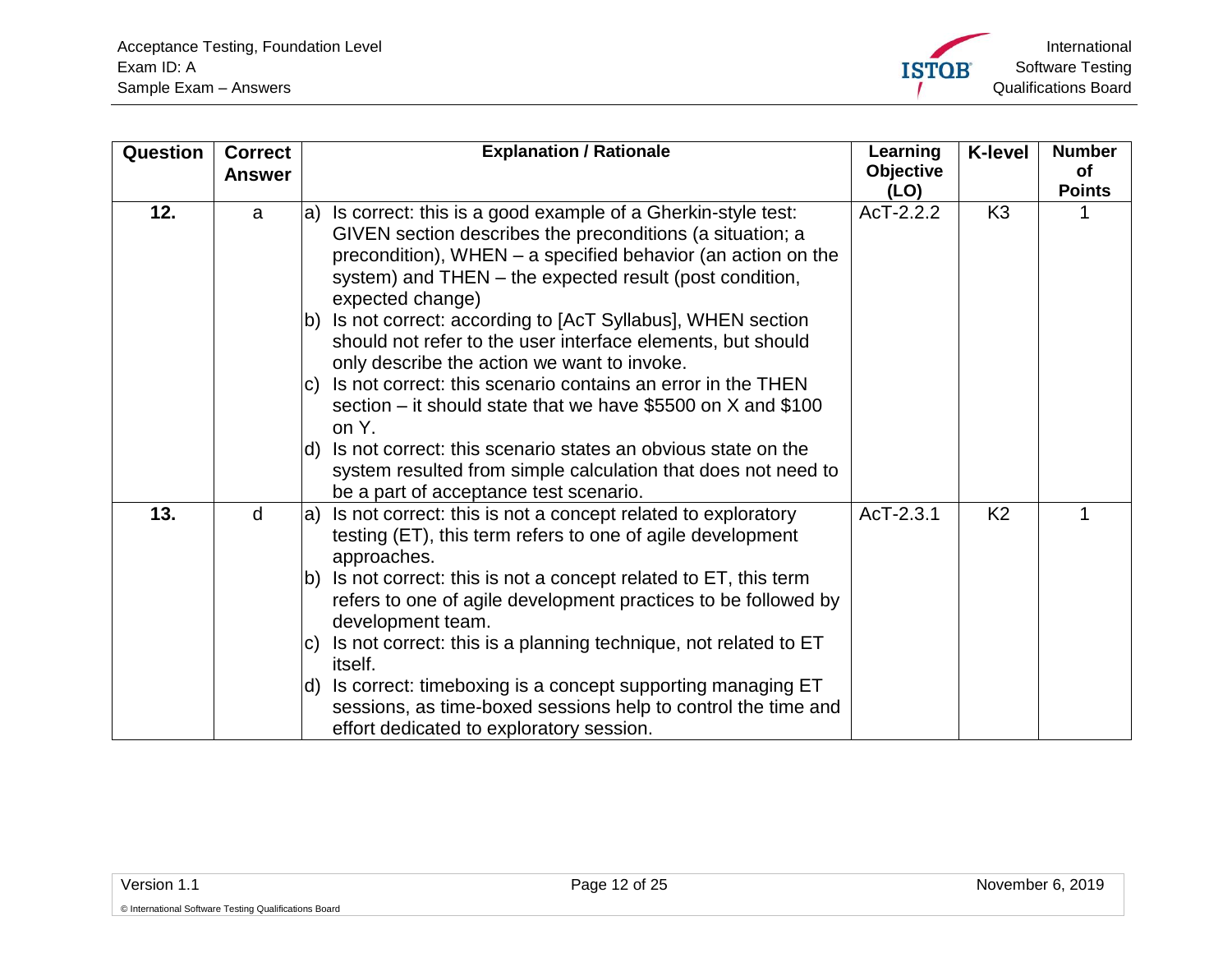<span id="page-12-1"></span><span id="page-12-0"></span>

| Question | <b>Correct</b><br><b>Answer</b> |             | <b>Explanation / Rationale</b>                                                                                                                                                                                                                                                                 | Learning<br><b>Objective</b><br>(LO) | <b>K-level</b> | <b>Number</b><br><b>of</b><br><b>Points</b> |
|----------|---------------------------------|-------------|------------------------------------------------------------------------------------------------------------------------------------------------------------------------------------------------------------------------------------------------------------------------------------------------|--------------------------------------|----------------|---------------------------------------------|
| 14.      | a                               |             | a) Is correct: as stated in [AcT Syllabus], the test charter<br>possibly contains tactics to be used during the session (such<br>as the type of user that shall be simulated during the<br>exploratory session).                                                                               | AcT-2.3.1                            | K <sub>2</sub> |                                             |
|          |                                 | Ib)<br>IC). | Is not correct: the test charter is prepared prior to the testing<br>session and is used by the tester during the session.<br>Is not correct: test charter includes information on the role the                                                                                                |                                      |                |                                             |
|          |                                 |             | tester takes during the session, the particular objective to be<br>achieved during the session, the setup, the activities that<br>would be interesting to test, the test oracle and other<br>information – in exploratory testing there is no predefined list<br>of activities to be followed. |                                      |                |                                             |
|          |                                 |             | d) Is not correct: test oracle should be defined in a test charter,<br>before the session.                                                                                                                                                                                                     |                                      |                |                                             |
| 15.      | $\mathbf C$                     | la)         | Is not correct: beta testing is a form of acceptance testing for<br>commercial off-the-shelf software. It is not the same as<br>acceptance testing.                                                                                                                                            | AcT-2.3.2                            | K <sub>2</sub> | 1                                           |
|          |                                 | lb).        | Is not correct: beta testing is performed by potential or<br>existing users at their location and neither follow predefined<br>scenarios nor use a test charter and test activities are usually<br>not documented at all.                                                                      |                                      |                |                                             |
|          |                                 | IC)         | Is correct: during beta testing, the product is tested in various<br>realistic configurations by actual users in their business<br>process context.                                                                                                                                            |                                      |                |                                             |
|          |                                 | ld)         | Is not correct: beta testing is not systematic or measurable.                                                                                                                                                                                                                                  |                                      |                |                                             |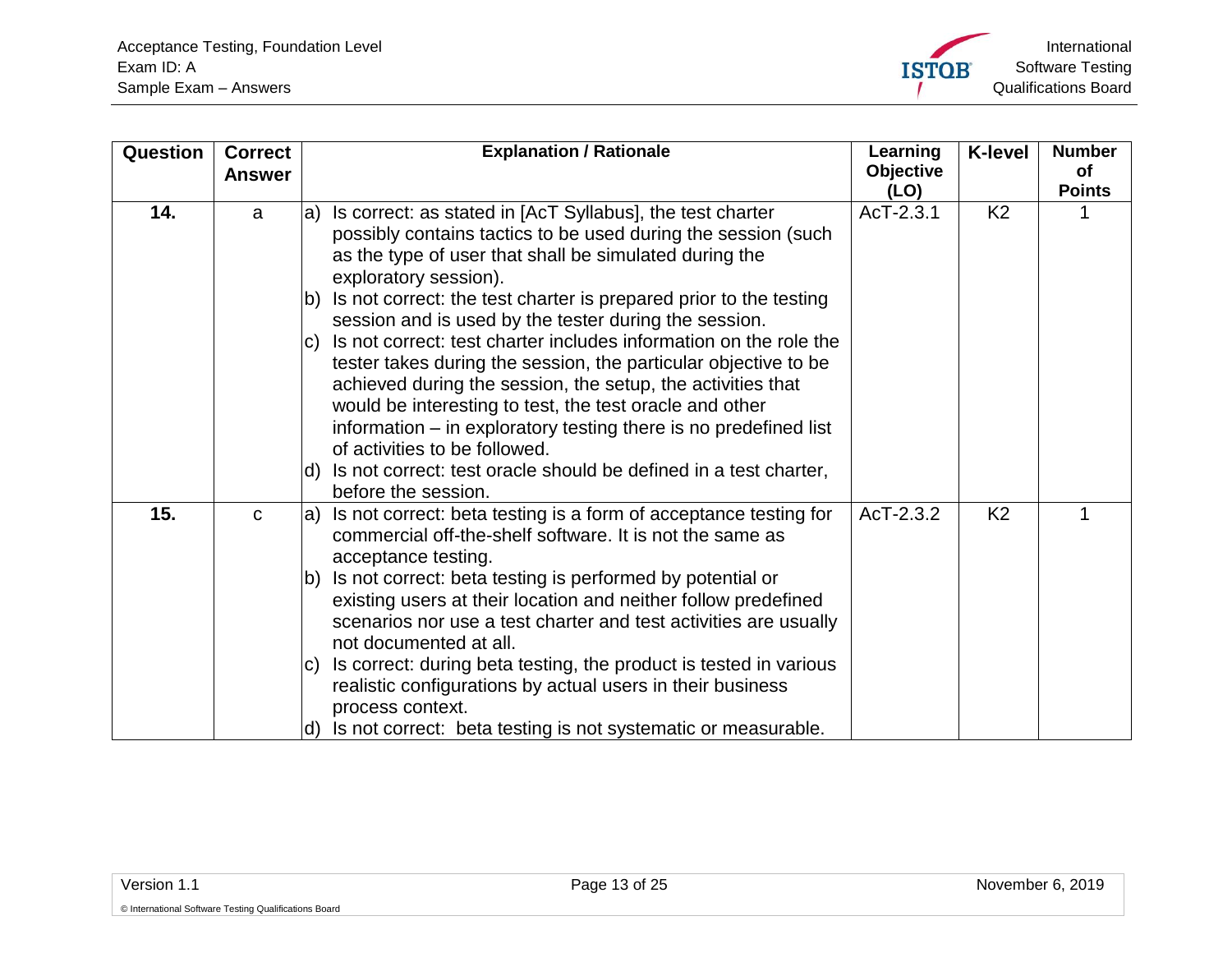

<span id="page-13-2"></span><span id="page-13-1"></span><span id="page-13-0"></span>

| <b>Question</b> | <b>Correct</b><br><b>Answer</b> | <b>Explanation / Rationale</b>                                                                                                                                                                                            | Learning<br><b>Objective</b> | <b>K-level</b> | <b>Number</b><br>of |
|-----------------|---------------------------------|---------------------------------------------------------------------------------------------------------------------------------------------------------------------------------------------------------------------------|------------------------------|----------------|---------------------|
|                 |                                 |                                                                                                                                                                                                                           | (LO)                         |                | <b>Points</b>       |
| 16.             | d                               | a) Is not correct: it is performed by potential or existing users at<br>their location.                                                                                                                                   | AcT-2.3.2                    | K <sub>2</sub> |                     |
|                 |                                 | Is not correct: it is performed after the product is completed to<br>lb)<br>allow users evaluation of the product in real environment and<br>provide feedback to development organization.                                |                              |                |                     |
|                 |                                 | Is not correct: in beta tests, user test the product in various<br>IC)<br>realistic configurations and they neither follow predefined<br>scenarios nor use a test charter.                                                |                              |                |                     |
|                 |                                 | d) Is correct: beta testers may discover defects in the product<br>that escaped during the development process.                                                                                                           |                              |                |                     |
| 17.             | a                               | a) Is correct: this is correct DMN decision table with 2 inputs and<br>one output.                                                                                                                                        | AcT-3.1.1                    | K <sub>3</sub> | 1                   |
|                 |                                 | b) Is not correct: the table show no inputs – this is not DMN<br>table.                                                                                                                                                   |                              |                |                     |
|                 |                                 | Is not correct: the format of output presentation is not correct.<br>C)                                                                                                                                                   |                              |                |                     |
|                 |                                 | d) Is not correct: this is not a DMN decision table (because of<br>the 'Result' column and incorrect format of the 'Output'<br>column).                                                                                   |                              |                |                     |
| 18.             | b                               | Is not correct: "Verify Employment" is systematically done<br>la)<br>after the "Record Loan Application" task and prior to "Review<br>Loan Application" in which the decision regarding the loan<br>application is taken. | AcT-3.1.1                    | K <sub>3</sub> |                     |
|                 |                                 | b) Is correct: "Create the Loan Contract" is defined as a sub-<br>process                                                                                                                                                 |                              |                |                     |
|                 |                                 | Is not correct: a parallel gateway splits the flow between<br>IC)<br>"Perform Title Search" and "Request Credit Report" tasks.                                                                                            |                              |                |                     |
|                 |                                 | Is not correct: the task "Review Credit Report" has to be done<br>ld).<br>before "Review Loan Application" in the process flow.                                                                                           |                              |                |                     |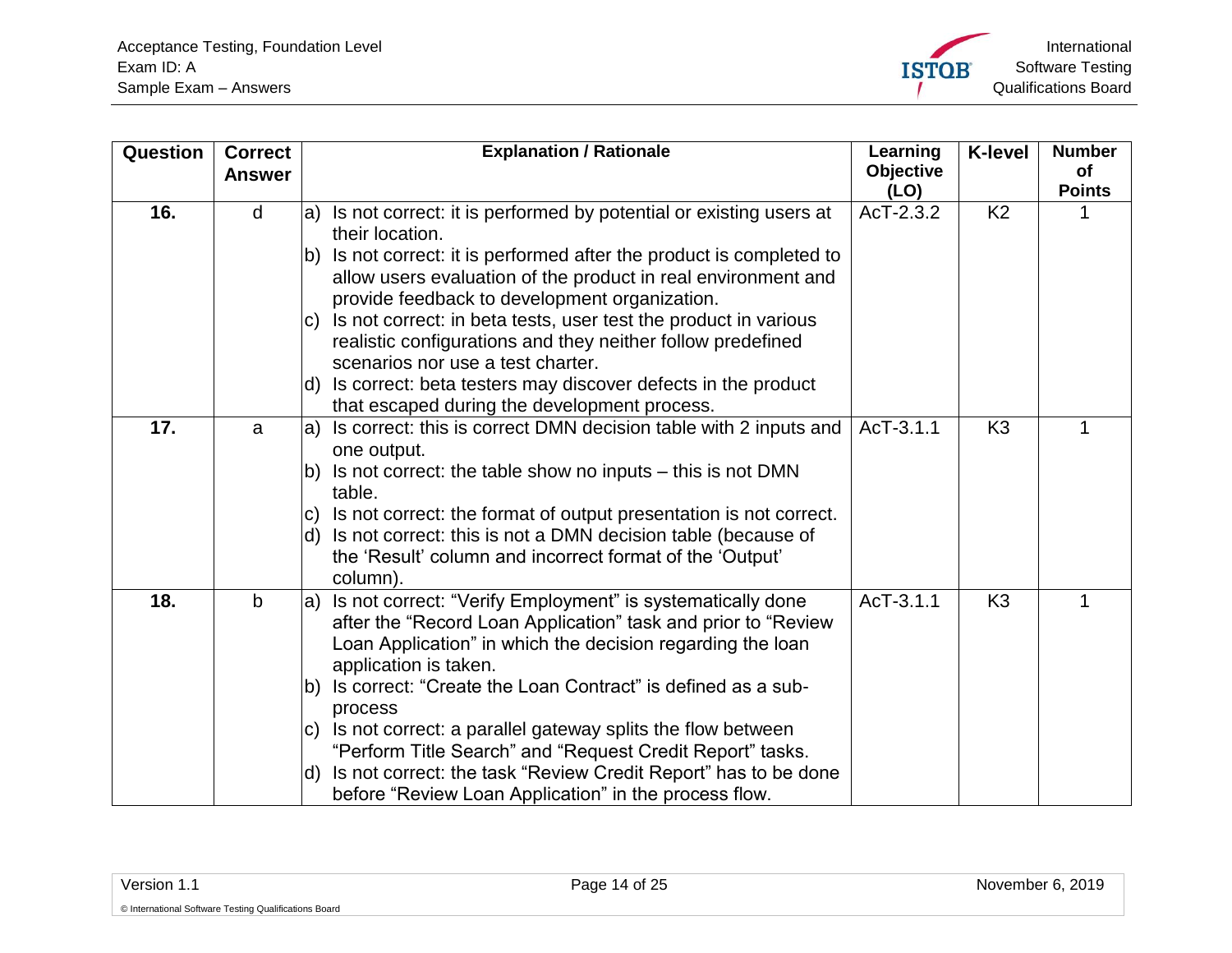<span id="page-14-1"></span><span id="page-14-0"></span>

| Question | <b>Correct</b> |                          | <b>Explanation / Rationale</b>                                                                                                                                                                                                                                                                                                                                                      | Learning          | <b>K-level</b> | <b>Number</b>       |
|----------|----------------|--------------------------|-------------------------------------------------------------------------------------------------------------------------------------------------------------------------------------------------------------------------------------------------------------------------------------------------------------------------------------------------------------------------------------|-------------------|----------------|---------------------|
|          | <b>Answer</b>  |                          |                                                                                                                                                                                                                                                                                                                                                                                     | Objective<br>(LO) |                | of<br><b>Points</b> |
| 19.      | a              | la)                      | Is correct: Test 1 covers all the tasks except 'Remove card<br>(withdrawal rejected)', which in turn is covered by Test 3.<br>Hence, these two tests achieve the desired coverage. Notice<br>that in Test 1 both the tasks 'Take receipt' and 'Withdraw<br>\$100, remove card' are covered, as they are executed in<br>parallel.                                                    | AcT-3.2.1         | K <sub>3</sub> |                     |
|          |                | lb).<br>IC)<br>ld)       | Is not correct: This set of test cases achieves the required<br>coverage, but it is not the minimal set of test cases (which is<br>answer a with only two test cases).<br>Is not correct: Test 3 covers only two out of five tasks.<br>Is not correct: Test 4 is incorrectly constructed, as having<br>balance \$20 does not allow us to select the receipt printing.               |                   |                |                     |
| 20.      | d              |                          | There are two decisions (denoted by the rhombuses with the<br>X sign). The first one has two outcomes: balance $>= $100$<br>and balance < \$100. The second one has also two outcomes:<br>YES and NO. To achieve full decision coverage we need to<br>cover all these outcomes. Notice that the rhombus with the<br>plus sign denotes a parallel sequence, so it is not a decision. | AcT-3.2.1         | K <sub>3</sub> | 1                   |
|          |                |                          | Test 1 and Test 4 cover balance $>= $100$ and YES<br>Test 2 covers balance $<$ \$100<br>Test 3 covers balance $>= $100$ and NO                                                                                                                                                                                                                                                      |                   |                |                     |
|          |                |                          | Hence, we need three test cases $(1, 2, 3 \text{ or } 2, 3, 4)$ to<br>achieve the decision coverage. Therefore:                                                                                                                                                                                                                                                                     |                   |                |                     |
|          |                | la)<br>lb)<br>lc)<br>ld) | Is not correct: see justification above<br>Is not correct: see justification above<br>Is not correct: see justification above<br>Is correct: see justification above                                                                                                                                                                                                                |                   |                |                     |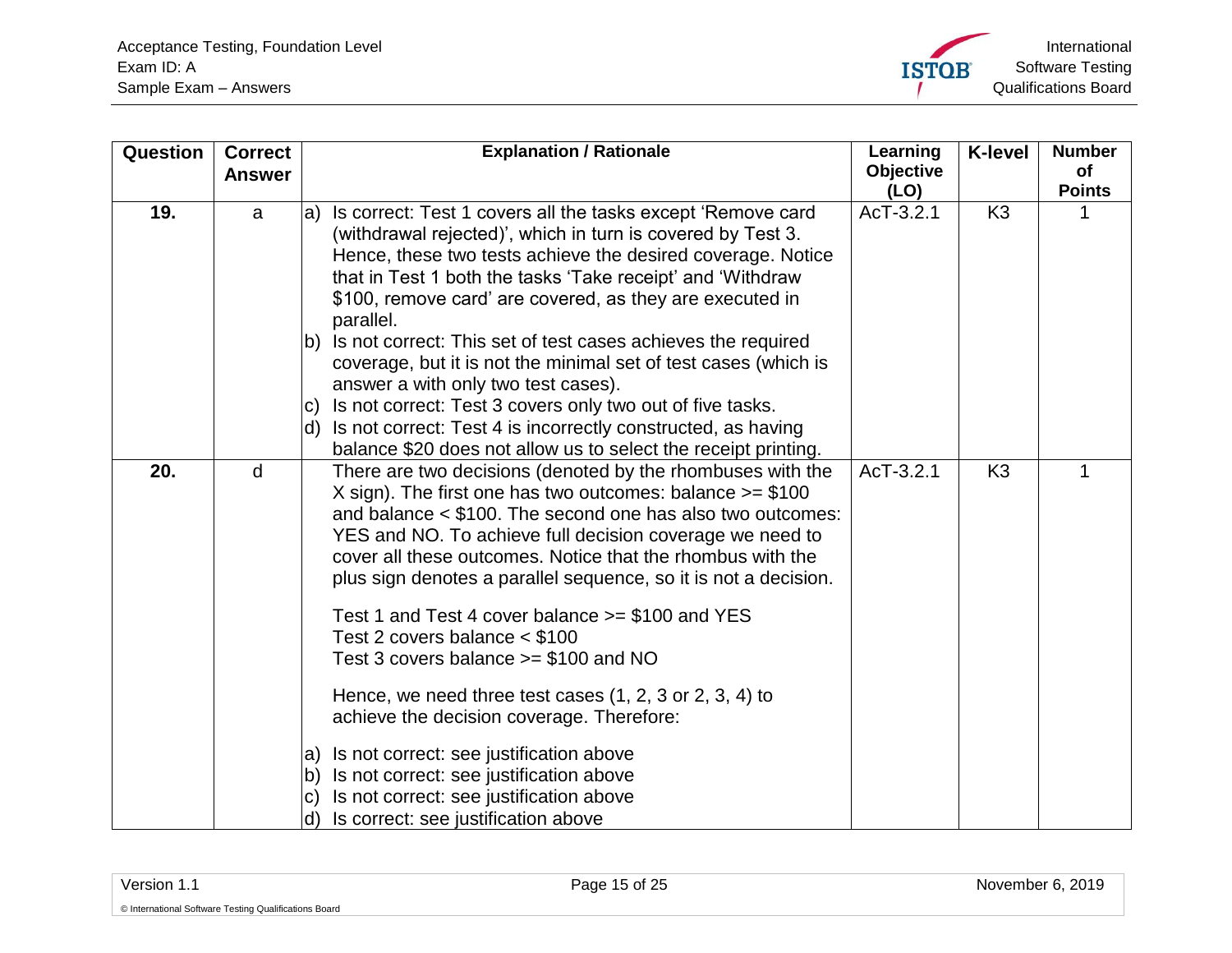<span id="page-15-1"></span><span id="page-15-0"></span>

| Question | <b>Correct</b><br><b>Answer</b> | <b>Explanation / Rationale</b>                                                                                                                                                                                                                                                                                                                                                                                                                                                                                                                                                                                                                                                                     | Learning<br>Objective<br>(LO) | <b>K-level</b> | <b>Number</b><br>of<br><b>Points</b> |
|----------|---------------------------------|----------------------------------------------------------------------------------------------------------------------------------------------------------------------------------------------------------------------------------------------------------------------------------------------------------------------------------------------------------------------------------------------------------------------------------------------------------------------------------------------------------------------------------------------------------------------------------------------------------------------------------------------------------------------------------------------------|-------------------------------|----------------|--------------------------------------|
| 21.      | $\mathbf C$                     | Is not correct: this is supported by decision tables, BPMN<br>la)<br>support business process modeling in the form of diagrams.<br>b) Is not correct: graphical representations of business<br>processes should focus on what is to be tested. Depending<br>on the purpose, graphical representations of business<br>processes may cover only partially the behavior of related<br>software systems.<br>Is correct: especially in user acceptance testing, the "main"<br>IC)<br>objective is building confidence that the users can use the<br>system to meet their needs, fulfill requirements, and perform<br>business processes" [ISTQB CTFL syllabus]. Therefore,                              | AcT-3.3.1                     | K <sub>2</sub> |                                      |
|          |                                 | graphical business process models should focus on user<br>workflows.<br>Is not correct: DMN is not for graphic business process<br>ld)<br>modeling, it is a notation for decision modeling.                                                                                                                                                                                                                                                                                                                                                                                                                                                                                                        |                               |                |                                      |
| 22.      | $\mathbf b$                     | Is not correct: diagrams should be as simple as possible and<br>la)<br>be structured in sub-processes<br>Is correct: additional information such as links to user stories,<br>lb)<br>requirements, risks, priorities and any other information<br>useful for acceptance testing should be added to the<br>diagrams using annotations<br>Is not correct: links to user stories, requirements, risks,<br>IC)<br>priorities and any other information useful for acceptance<br>testing should be added to the diagrams using annotations.<br>Is not correct: it should be a collaborative work between<br>ld)<br>business analysts and testers, and produced artifacts shared<br>between both groups. | AcT-3.3.1                     | K <sub>2</sub> | 1                                    |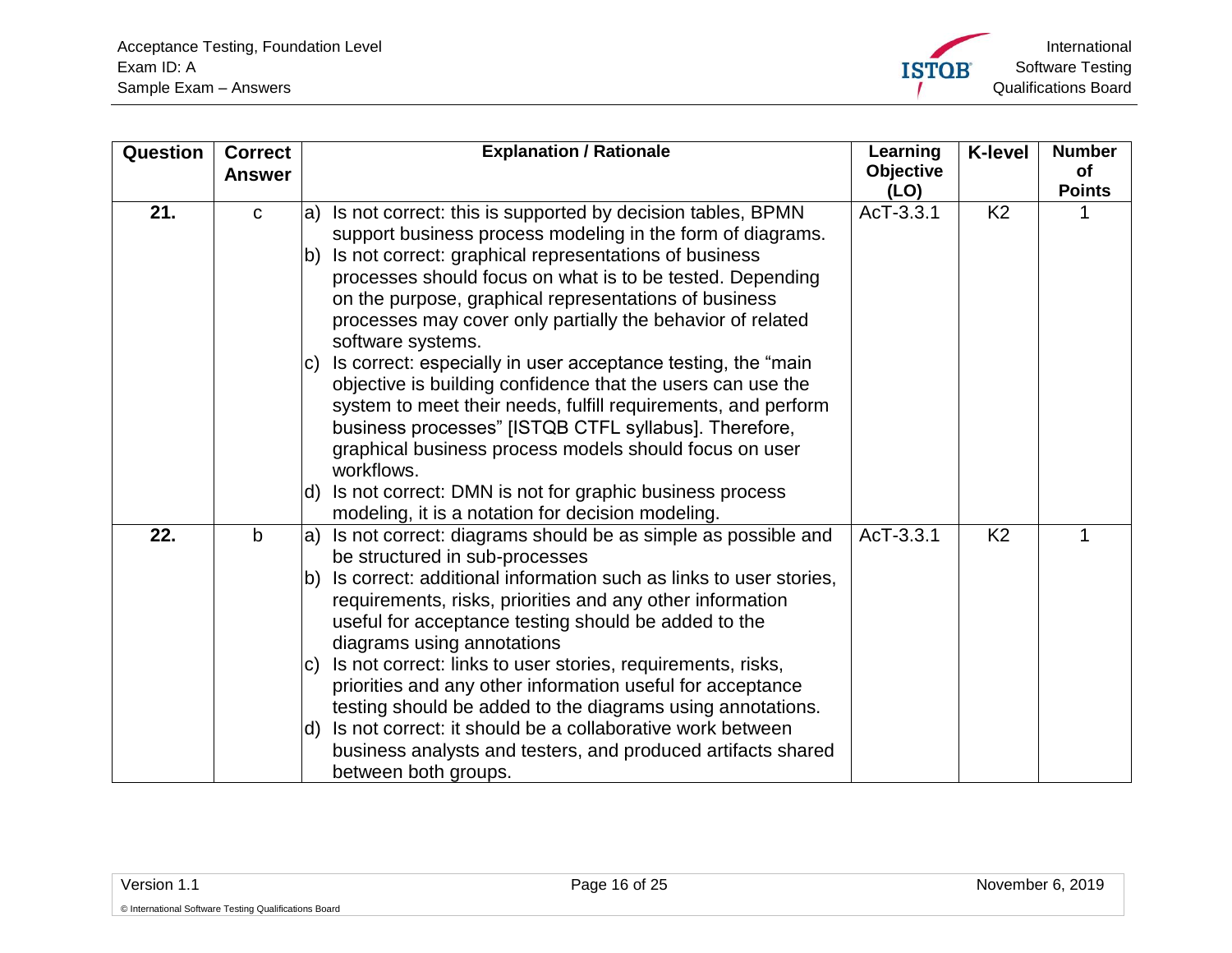<span id="page-16-1"></span><span id="page-16-0"></span>

| Question | <b>Correct</b><br><b>Answer</b> | <b>Explanation / Rationale</b>                                                                                                                                                                                                                                                                                                                                            | Learning<br>Objective<br>(LO) | <b>K-level</b> | <b>Number</b><br>of<br><b>Points</b> |
|----------|---------------------------------|---------------------------------------------------------------------------------------------------------------------------------------------------------------------------------------------------------------------------------------------------------------------------------------------------------------------------------------------------------------------------|-------------------------------|----------------|--------------------------------------|
| 23.      | $\mathbf C$                     | Is not correct: business analysts and testers collaborate to<br>la)<br>model workflows when using process modeling for ATDD.<br>This helps the testers to understand the use cases to be<br>tested.                                                                                                                                                                       | AcT-3.3.2                     | K <sub>2</sub> | 1                                    |
|          |                                 | Is not correct: as testers derive tests from these business<br>lb)<br>process models, they can show test coverage directly within<br>the graphical representation                                                                                                                                                                                                         |                               |                |                                      |
|          |                                 | Is correct: the graphical representation of business process<br>IC)<br>model does not specifically allow to locate defects in the<br>code.                                                                                                                                                                                                                                |                               |                |                                      |
|          |                                 | d) Is not correct: business process models created and<br>maintained for ATDD can be viewed as living documentation<br>used by business analysts to present the actual behavior of<br>the test object.                                                                                                                                                                    |                               |                |                                      |
| 24.      | $\mathbf C$                     | Is not correct: in visual ATDD, business analysts and testers<br>la)<br>collaborate to model workflows and business rules using<br>graphical notations.<br>Is not correct: business process/rule models are reviewed<br>lb)<br>with relevant stakeholders and contribute to the validation of<br>the requirements and acceptance criteria, and not to replace<br>them.    | AcT-3.3.2                     | K <sub>2</sub> | 1                                    |
|          |                                 | Is correct: testers derive tests from these business<br>IC)<br>process/rule models to ensure and demonstrate the required<br>coverage through the different paths and business rules.<br>Is not correct: Acceptance tests are derived from process<br>ld).<br>models, which are updated to maintain test cases when there<br>is a change in requirements or user stories. |                               |                |                                      |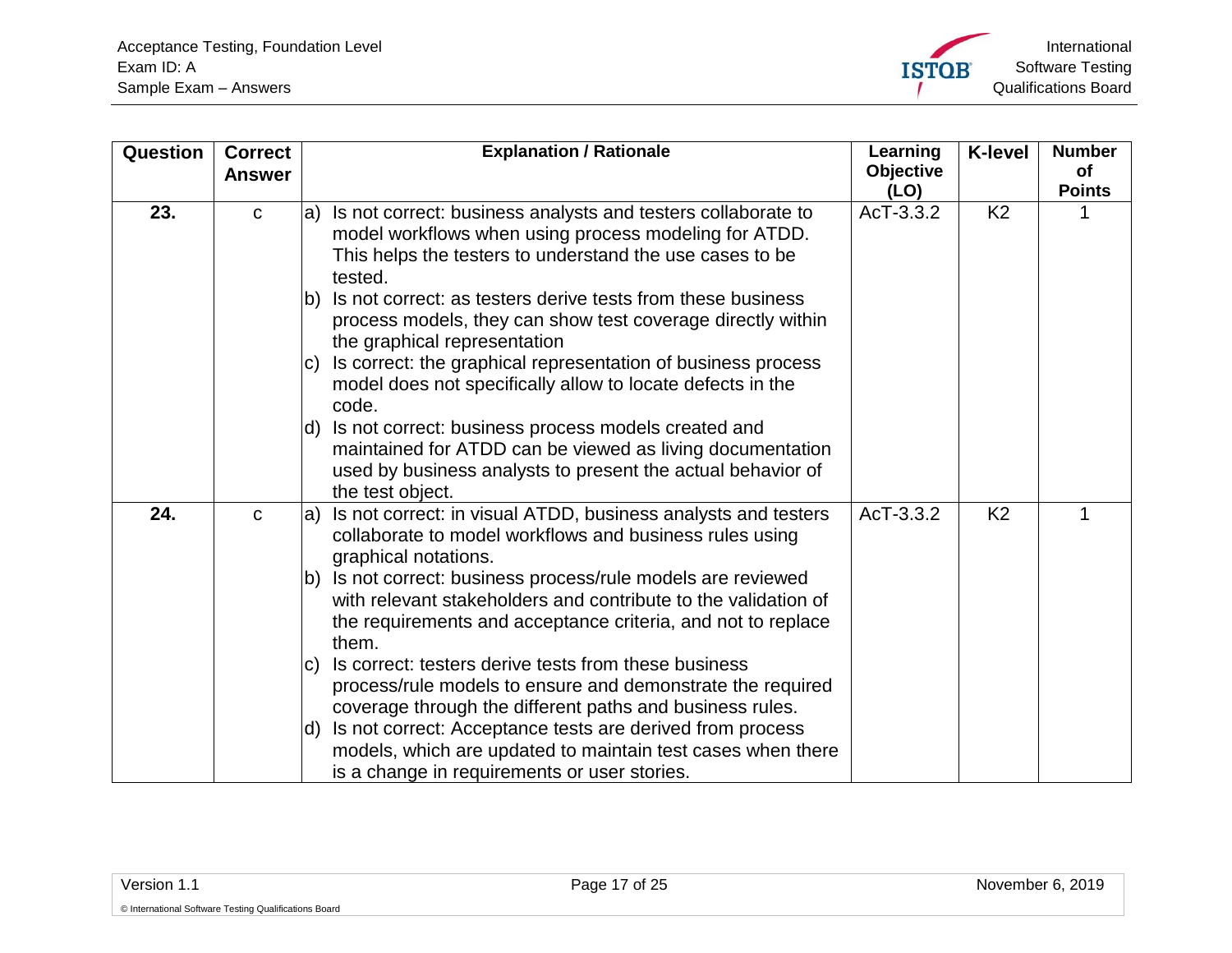International Software Testing **ISTOB** Qualifications Board

<span id="page-17-1"></span><span id="page-17-0"></span>

| Question | <b>Correct</b><br><b>Answer</b> | <b>Explanation / Rationale</b>                                                                                                                                                                                                                                                                                                                                                                                                                                                                                                                                                                              | Learning<br>Objective<br>(LO) | <b>K-level</b> | <b>Number</b><br>of<br><b>Points</b> |
|----------|---------------------------------|-------------------------------------------------------------------------------------------------------------------------------------------------------------------------------------------------------------------------------------------------------------------------------------------------------------------------------------------------------------------------------------------------------------------------------------------------------------------------------------------------------------------------------------------------------------------------------------------------------------|-------------------------------|----------------|--------------------------------------|
| 25.      | $\mathbf C$                     | Quality characteristics defined in ISO/IEC 25010 are:<br>functional suitability<br>reliability<br>performance efficiency<br>usability<br>٠<br>security<br>compatibility<br>maintainability<br>portability<br>٠<br>Which means that ii, v and vii are correct. Therefore:<br>Is not correct: see justification above<br>a)<br>Is correct: see justification above<br> b)<br>Is not correct: see justification above<br>$\vert$ C)<br>Is not correct: see justification above<br>d)                                                                                                                           | AcT-4.1.1                     | K <sub>2</sub> |                                      |
| 26.      | a                               | Is correct: Efficiency is one out of five characteristics in the<br>la)<br>ISO 25010 quality in use model.<br>Is not correct: Usability is part of the non-functional<br>lb)<br>characteristics according to ISO 25010 but is not part of the<br>quality in use model.<br>Is not correct: Compatibility is part of the non-functional<br>$\vert C)$<br>characteristics according to ISO 25010 but is not part of the<br>quality in use model.<br>Is not correct: Portability is part of the non-functional<br>ld)<br>characteristics according to ISO 25010 but is not part of the<br>quality in use model. | AcT-4.1.2                     | K <sub>1</sub> | 1                                    |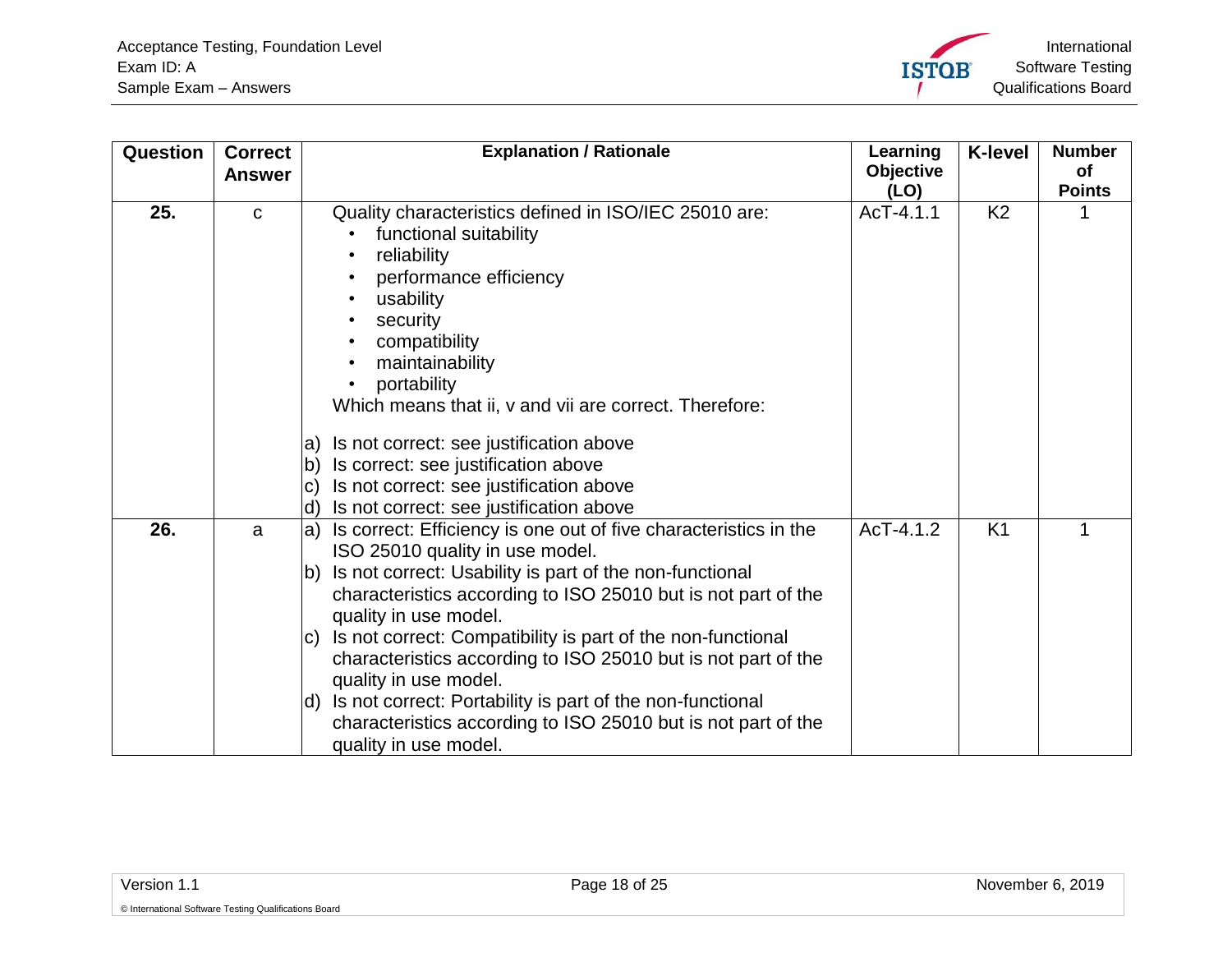<span id="page-18-1"></span><span id="page-18-0"></span>

| Question | <b>Correct</b><br><b>Answer</b> | <b>Explanation / Rationale</b>                                                                                                                                                                                                                                                                                                                                                                                                                                                                                                                                                              | Learning<br><b>Objective</b><br>(LO) | <b>K-level</b> | <b>Number</b><br>Οf<br><b>Points</b> |
|----------|---------------------------------|---------------------------------------------------------------------------------------------------------------------------------------------------------------------------------------------------------------------------------------------------------------------------------------------------------------------------------------------------------------------------------------------------------------------------------------------------------------------------------------------------------------------------------------------------------------------------------------------|--------------------------------------|----------------|--------------------------------------|
| 27.      | b                               | Is not correct: creating personas may be part of the user<br>a)<br>profile analysis when analyzing UX requirements, but they<br>are not used to analyze products or solutions from<br>competitors.<br>Is correct: measuring the level of business knowledge may be<br>lb)<br>part of the user profile analysis when analyzing UX<br>requirements.<br>Is not correct: security requirements analysis is not usually<br>IC)<br>part of UX requirements analysis.<br>Is not correct: context analysis may include analysis of<br>ld)<br>external conditions such as light condition, but these | AcT-4.2.1                            | K <sub>2</sub> |                                      |
| 28.      | b                               | conditions result from context analysis not from task analysis.<br>Is not correct: this relates to user analysis.<br>la)<br>Is correct: during task analysis, functionality is identified and<br>lb)<br>formalized, for example through use cases that can be<br>therefore represented as business process models.<br>Is not correct: this relates to context analysis.<br>IC)<br>Is not correct: this relates to competition analysis.<br>ld)                                                                                                                                              | AcT-4.2.1                            | K <sub>2</sub> |                                      |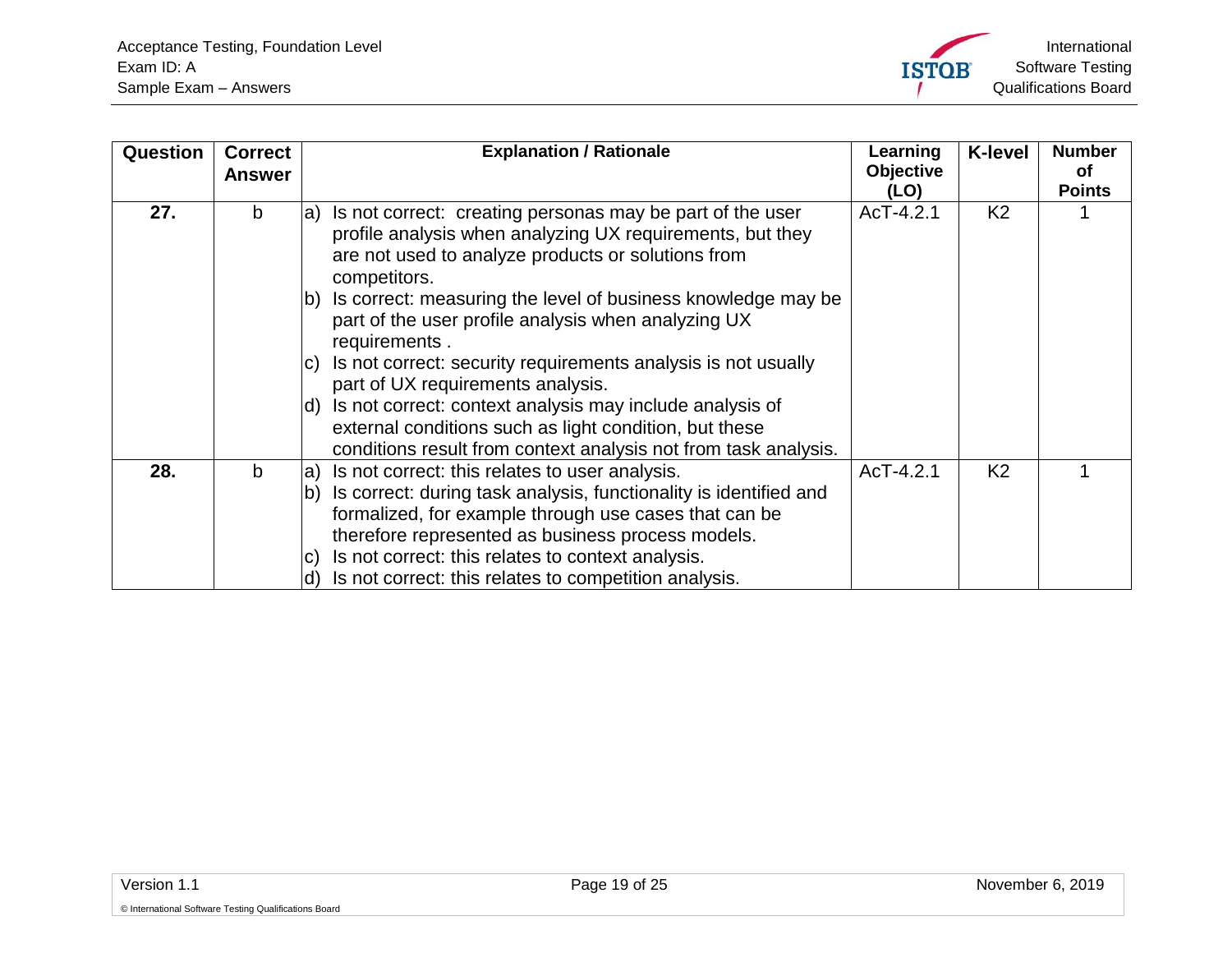

<span id="page-19-1"></span><span id="page-19-0"></span>

| Question | <b>Correct</b><br><b>Answer</b> | <b>Explanation / Rationale</b>                                                                                                                                                                                                                                                                                                | Learning<br><b>Objective</b><br>(LO) | <b>K-level</b> | <b>Number</b><br><b>of</b><br><b>Points</b> |
|----------|---------------------------------|-------------------------------------------------------------------------------------------------------------------------------------------------------------------------------------------------------------------------------------------------------------------------------------------------------------------------------|--------------------------------------|----------------|---------------------------------------------|
| 29.      | d                               | Is not correct: in expert reviews usability experts evaluate the<br>a)<br>usability of the system or product according to pre-defined<br>criteria or checklists based upon usability heuristics to identify<br>strong and weak points of an interface<br>Is not correct: in biometrics-based evaluations user behavior<br>Ib) | AcT-4.2.2                            | K <sub>2</sub> |                                             |
|          |                                 | is monitored with specific biometric devices to understand<br>how the user interacts with a page or a system<br>Is not correct: log files analysis allows to analyze<br>IC)<br>retrospectively how the users interacted with the system to                                                                                    |                                      |                |                                             |
|          |                                 | improve it.<br>Is correct: in walkthrough and thinking aloud methods, users<br>ld)<br>explore the product and may perform given specific tasks.<br>This helps to see how they interact with the product and to<br>learn about expectations or difficulties.                                                                   |                                      |                |                                             |
| 30.      | $\mathbf{C}$                    | Is not correct: this classification refers to types of testing to be<br>la)<br>performed, depending on what needs to be measured.                                                                                                                                                                                             | AcT-4.3.1                            | K <sub>2</sub> | 1                                           |
|          |                                 | Is not correct: Performance testing aims to determine a<br>lb)<br>system's responsiveness and stability under certain<br>conditions.                                                                                                                                                                                          |                                      |                |                                             |
|          |                                 | Is correct: in a typical performance test, concurrent users or<br>IC)<br>transactions are simulated with specific tools to generate a<br>given workload which mimics, as close as possible, actual<br>conditions with real users and realistic interactions.                                                                  |                                      |                |                                             |
|          |                                 | Is not correct: results of a performance test are measured,<br>ld)<br>and compared to pre-defined performance requirements.                                                                                                                                                                                                   |                                      |                |                                             |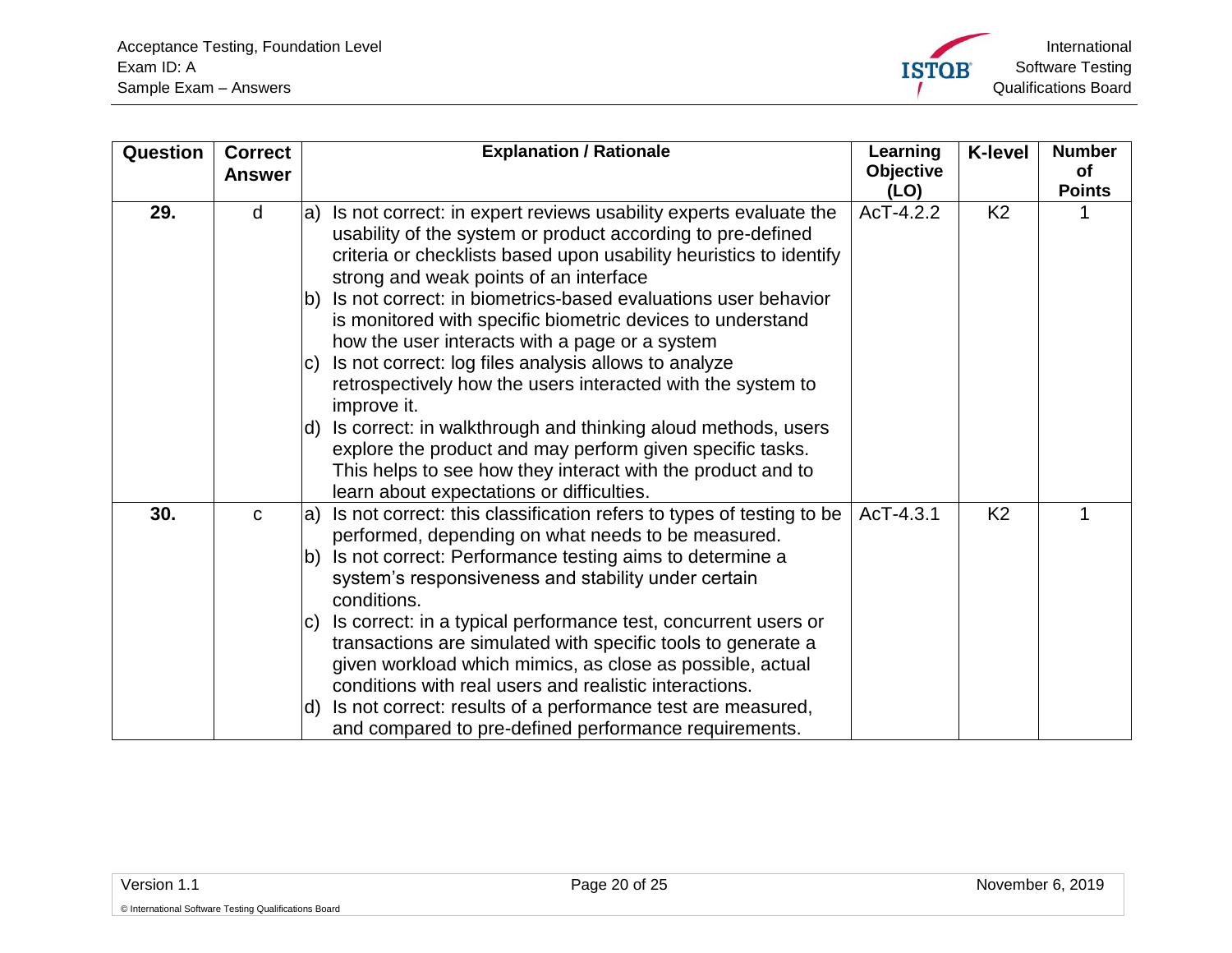International Software Testing **ISTOB** Qualifications Board

<span id="page-20-1"></span><span id="page-20-0"></span>

| Question | <b>Correct</b> | <b>Explanation / Rationale</b>                                                                                                                                                                                                                       | Learning         | <b>K-level</b> | <b>Number</b> |
|----------|----------------|------------------------------------------------------------------------------------------------------------------------------------------------------------------------------------------------------------------------------------------------------|------------------|----------------|---------------|
|          | <b>Answer</b>  |                                                                                                                                                                                                                                                      | <b>Objective</b> |                | οf            |
|          |                |                                                                                                                                                                                                                                                      | (LO)             |                | <b>Points</b> |
| 31.      | b              | Is not correct: computing power and architecture belong to<br>la)<br>the technical perspective.                                                                                                                                                      | AcT-4.3.2        | K <sub>2</sub> |               |
|          |                | Is correct: from a user perspective, the perceived response<br>Ib)<br>time is crucial as it reflects his real experience with the<br>system.                                                                                                         |                  |                |               |
|          |                | Is not correct: the number of concurrent user and the types of<br>IC)<br>scenarios or transactions are about business perspective.                                                                                                                   |                  |                |               |
|          |                | Is not correct: this is not a subject of interest for a business<br>ld)<br>perspective.                                                                                                                                                              |                  |                |               |
| 32.      | d              | Is not correct: response time requirements relate to<br>la)<br>performance quality characteristics.                                                                                                                                                  | AcT-4.4.1        | K <sub>2</sub> |               |
|          |                | Is not correct: this is a technical restriction of the solution<br>lb)<br>space.                                                                                                                                                                     |                  |                |               |
|          |                | Is not correct: corporate style guides are crucial for branding<br>$\vert C \rangle$<br>and may include aspects that relate to usability, but they<br>usually do not cover security requirements which are rather<br>part of programming guidelines. |                  |                |               |
|          |                | Is correct: confidentiality of private data is a security<br>ld)<br>requirement.                                                                                                                                                                     |                  |                |               |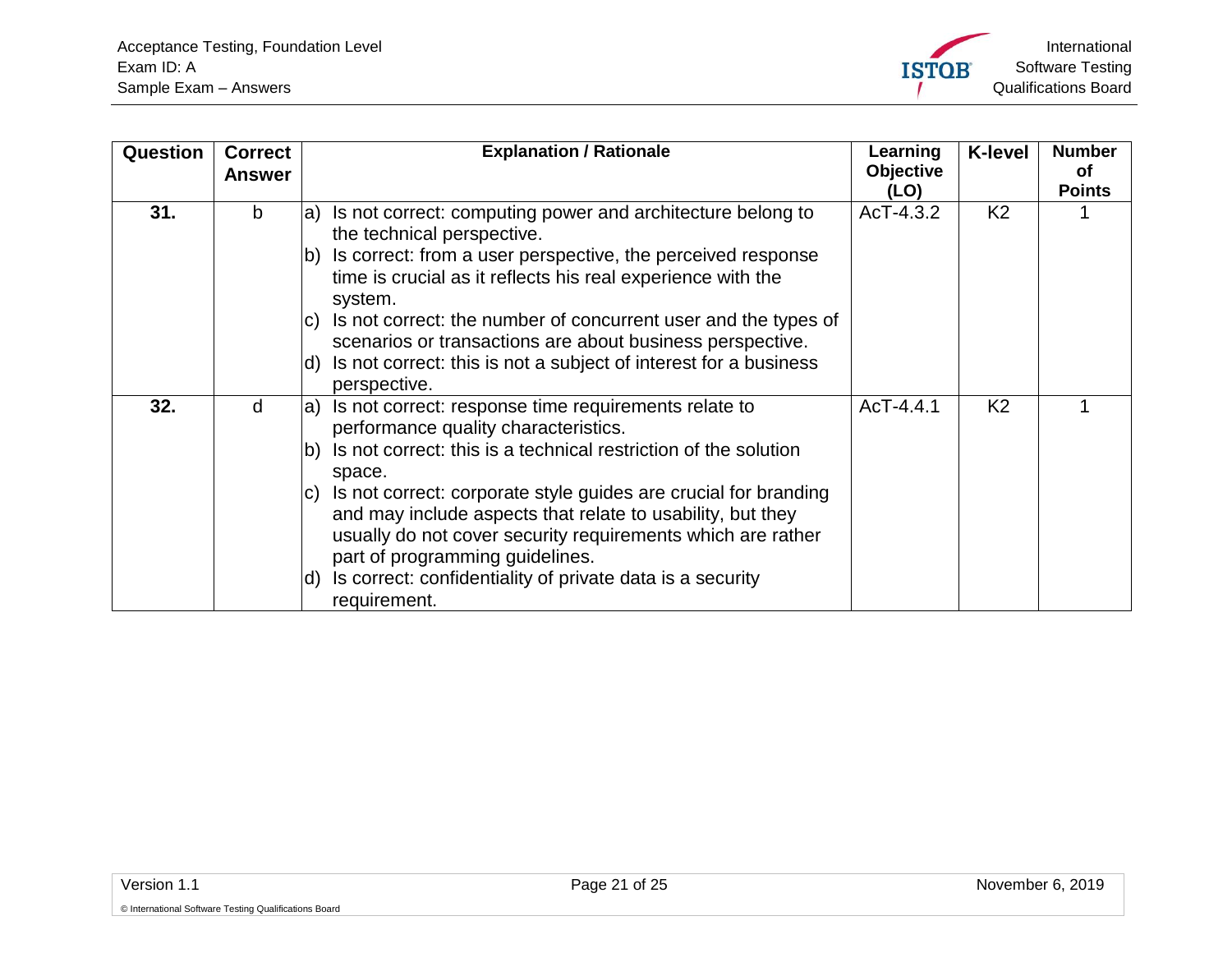

<span id="page-21-1"></span><span id="page-21-0"></span>

| Question | <b>Correct</b><br><b>Answer</b> | <b>Explanation / Rationale</b>                                                                                                                                                                                                                                                                                                                                                                                                                                                                                                                                                                                                                                                                                                                                                                                                                                                                               | Learning<br>Objective<br>(LO) | <b>K-level</b> | <b>Number</b><br>of<br><b>Points</b> |
|----------|---------------------------------|--------------------------------------------------------------------------------------------------------------------------------------------------------------------------------------------------------------------------------------------------------------------------------------------------------------------------------------------------------------------------------------------------------------------------------------------------------------------------------------------------------------------------------------------------------------------------------------------------------------------------------------------------------------------------------------------------------------------------------------------------------------------------------------------------------------------------------------------------------------------------------------------------------------|-------------------------------|----------------|--------------------------------------|
| 33.      | $\mathsf{b}$                    | Is not correct: this approach might come to help in identifying<br>la)<br>some of the problems but it will not help envisioning the<br>future neither will it re-motivate the team<br>Is correct: by identifying what has already been achieved<br>lb)<br>(back) and what is left to be done and how, the team will be<br>able to get a better understanding on where they are and how<br>they will go forward.<br>Is not correct: it might work on motivation and team spirit but<br>IC)<br>it will not help envision the future neither will it help in getting<br>a clue on what has already been achieved<br>Is not correct: by starting the analysis with the present<br>ld).<br>situation, the team will only work on the future steps. They<br>will not envision what has been achieved and might even get<br>more demotivated by what is left to be done and how<br>unreachable it might seem to be. | AcT-5.1.1                     | K <sub>3</sub> |                                      |
| 34.      | a                               | Is correct: by representing their values, beliefs, goals, tasks,<br>la)<br>the team's members will get a complete definition of the<br>team's identity and you will align all the members on the<br>same vision.<br>Is not correct: you might either break the ice or get a very<br>Ib)<br>boring meeting but you will for sure completely miss the goal<br>Is not correct: this workshop is rather used for expressing the<br>IC)<br>unsaid. It will neither bring any team spirit nor will it align the<br>team on a common objective.<br>Is not correct: this workshop is pretty useless unless the goal<br>ld).<br>is to remember the good old days (as it only allows to<br>envision the past steps when the project is achieved).                                                                                                                                                                      | AcT-5.1.1                     | K <sub>3</sub> |                                      |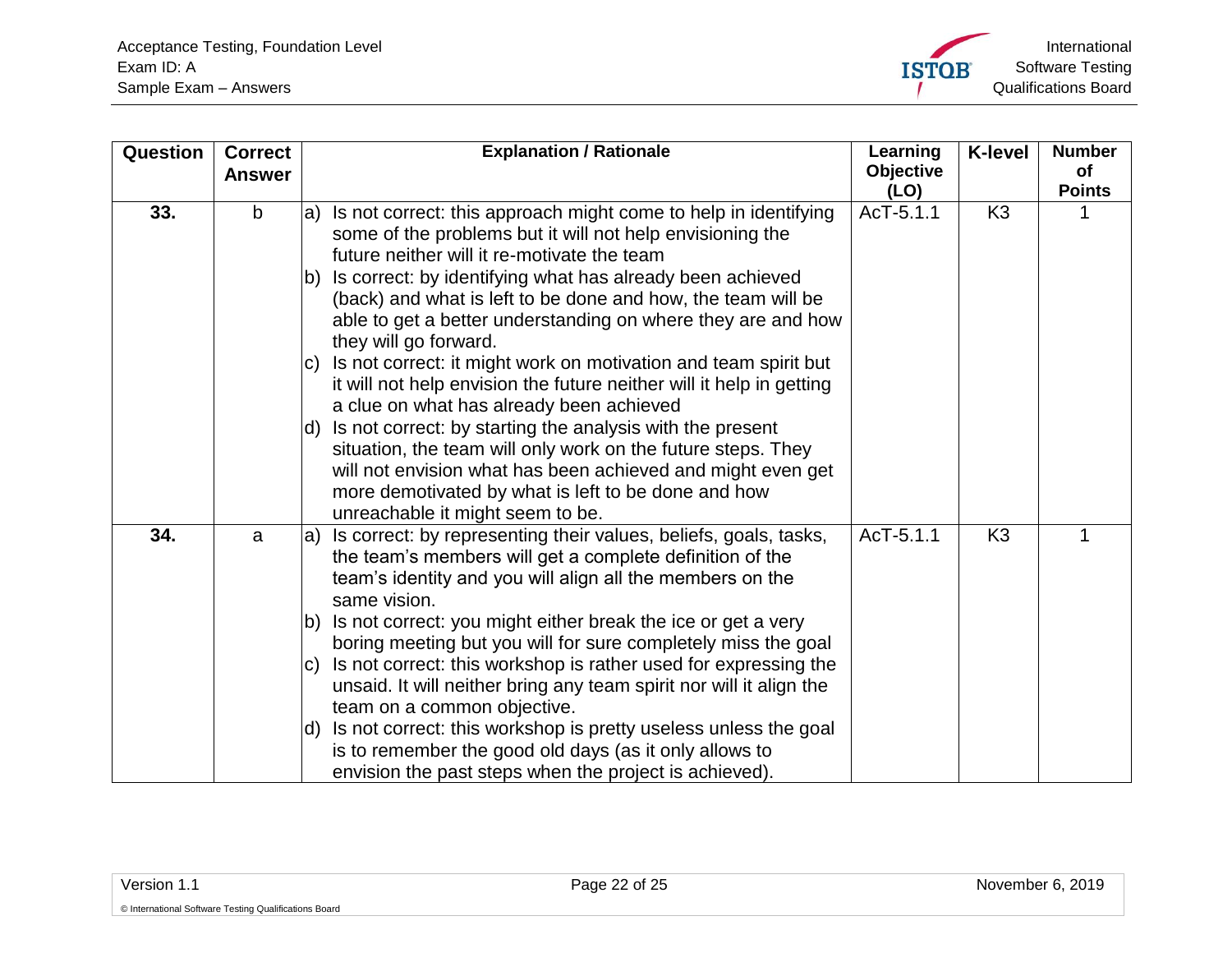<span id="page-22-1"></span><span id="page-22-0"></span>

| Question | <b>Correct</b><br><b>Answer</b> | <b>Explanation / Rationale</b>                                                                                                                                                                                                                                                                                                                                                                                                                                                               | Learning<br><b>Objective</b><br>(LO) | <b>K-level</b> | <b>Number</b><br><b>of</b><br><b>Points</b> |
|----------|---------------------------------|----------------------------------------------------------------------------------------------------------------------------------------------------------------------------------------------------------------------------------------------------------------------------------------------------------------------------------------------------------------------------------------------------------------------------------------------------------------------------------------------|--------------------------------------|----------------|---------------------------------------------|
| 35.      | $\mathbf b$                     | Is not correct: testers first report discrepancies through defect<br>la)<br>reports which are discussed afterwards.<br>Is correct: a defect report contains all relevant information the<br>lb)<br>tester can provide to help the business analyst understand<br>what happened and to assess the deviation should be<br>provided.<br>Is not correct: all defects should be documented and<br>IC)<br>assessed by the business analyst, who may then decide.<br>whether it is a defect or not. | AcT-5.2.1                            | K <sub>2</sub> |                                             |
|          |                                 | Is not correct: testers are testing experts, not business<br>ld)<br>experts. It is the business analyst who is capable to judge the<br>impact of a defect on system usage best.                                                                                                                                                                                                                                                                                                              |                                      |                |                                             |
| 36.      | a                               | Is correct: during defect analysis activities, the business<br>$ a\rangle$<br>analyst identifies the acceptance criteria that are not satisfied<br>to analyze the defect. Those criteria are part of a requirement<br>/ user story.<br>Is not correct: the business analyst does not have sufficient<br>lb)<br>insight in the implementation to be able to assess the impact<br>of changes on other parts of the system's implementation.                                                    | AcT-5.2.1                            | K <sub>2</sub> |                                             |
|          |                                 | Developers do have this insight.<br>Is not correct: Debugging is a developer's task.<br> C <br>d) Is not correct: in individual cases, business analysts may<br>perform this check to gather confidence in the system, but in<br>general, the other paths are covered by other tests which are<br>performed by testers.                                                                                                                                                                      |                                      |                |                                             |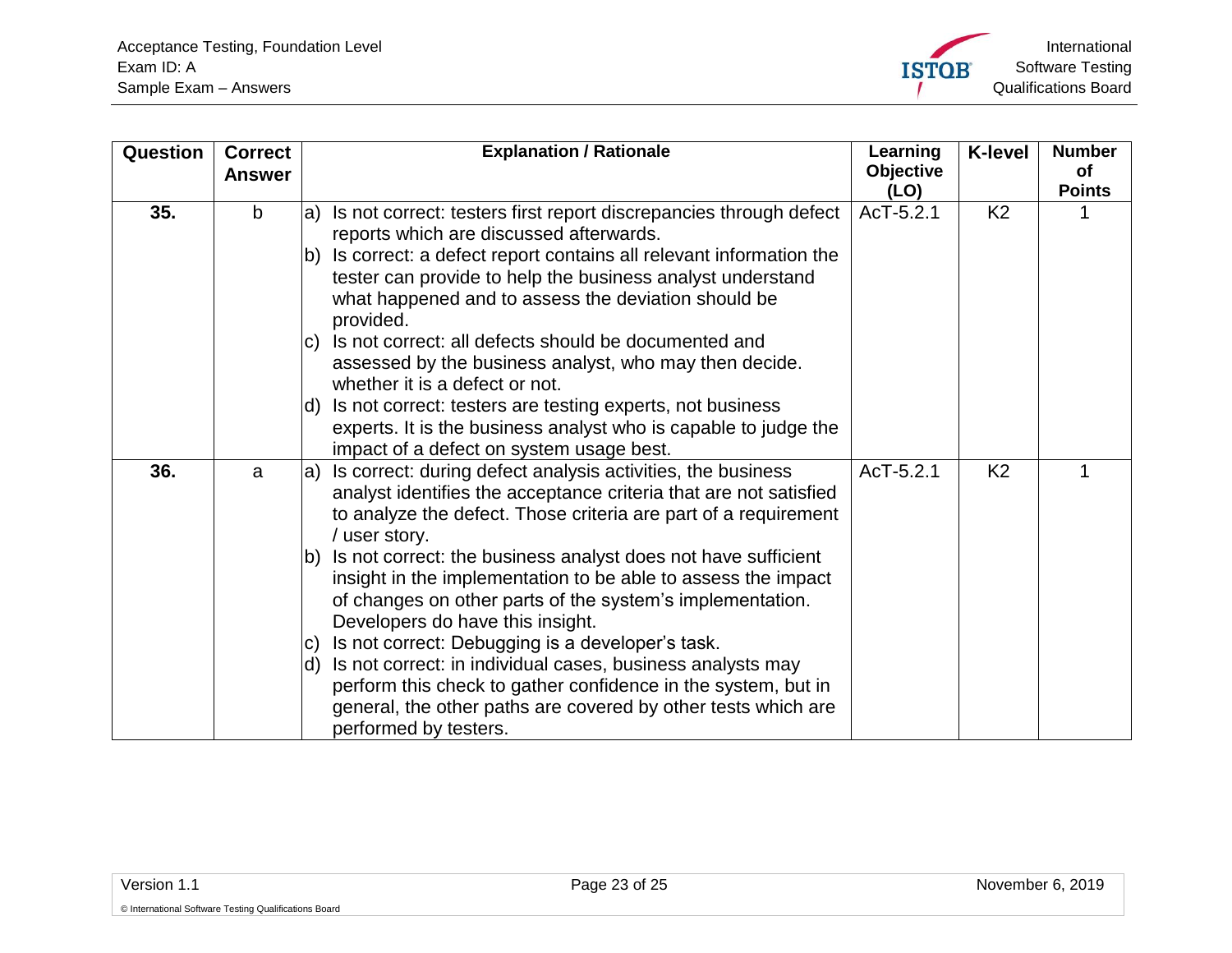<span id="page-23-1"></span><span id="page-23-0"></span>

| Question | <b>Correct</b><br><b>Answer</b> | <b>Explanation / Rationale</b>                                                                                                                                                                                                          | Learning<br><b>Objective</b><br>(LO) | <b>K-level</b> | <b>Number</b><br><b>of</b><br><b>Points</b> |
|----------|---------------------------------|-----------------------------------------------------------------------------------------------------------------------------------------------------------------------------------------------------------------------------------------|--------------------------------------|----------------|---------------------------------------------|
| 37.      | a                               | Is correct: based on the test summary report, decision<br>a)<br>makers should be able to determine whether the system<br>under test has reached the necessary pre-defined level of<br>quality and may be released to production or not. | AcT-5.2.2                            | K <sub>2</sub> |                                             |
|          |                                 | b) Is not correct: defect fixes are documented in the related<br>defect report.                                                                                                                                                         |                                      |                |                                             |
|          |                                 | Is not correct: test strategy and test design methods are part<br>IC)<br>of the test plan.                                                                                                                                              |                                      |                |                                             |
|          |                                 | Is not correct: test procedure information is contained in the<br>d)<br>test procedure specification. They may be part of a test<br>report, but not of the test summary report.                                                         |                                      |                |                                             |
| 38.      | $\mathbf b$                     | a) Is not correct: code reviews are used to ensure the quality of<br>software implementations.                                                                                                                                          | AcT-5.2.3                            | K <sub>2</sub> |                                             |
|          |                                 | Is correct: traceability between requirements / user stories,<br>$\mathsf{b}$<br>acceptance criteria, test cases, and defects clarify<br>dependencies and provide simple access to related<br>information.                              |                                      |                |                                             |
|          |                                 | Is not correct: even if acceptance testers should participate in<br>IC)<br>requirements reviews, the verification of the test basis is not a<br>QA technique for acceptance testing activities.                                         |                                      |                |                                             |
|          |                                 | Is not correct: eye tracking is a technique applied during<br>ld)<br>usability testing. It is used to ensure the quality of the system,<br>not of the acceptance tests.                                                                 |                                      |                |                                             |